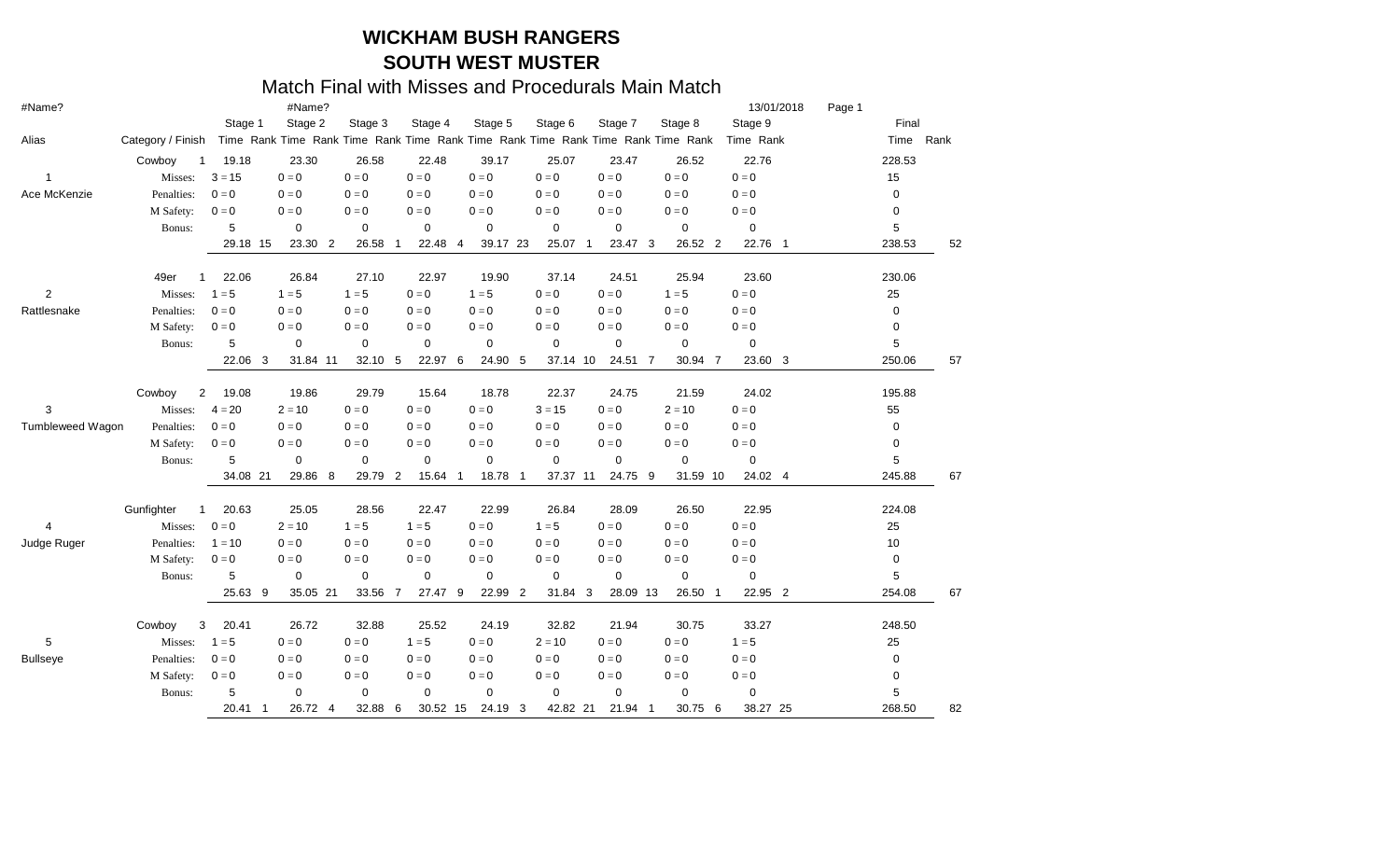| #Name?            |                                |                           | #Name?                     |             |                |                         |                                                                                 |                            |             | 13/01/2018   | Page 2      |       |
|-------------------|--------------------------------|---------------------------|----------------------------|-------------|----------------|-------------------------|---------------------------------------------------------------------------------|----------------------------|-------------|--------------|-------------|-------|
|                   |                                | Stage 1                   | Stage 2                    | Stage 3     | Stage 4        | Stage 5                 | Stage 6                                                                         | Stage 7                    | Stage 8     | Stage 9      |             | Final |
| Alias             | Category / Finish              |                           |                            |             |                |                         | Time Rank Time Rank Time Rank Time Rank Time Rank Time Rank Time Rank Time Rank |                            |             | Time Rank    | Time        | Rank  |
|                   | Cowboy<br>4                    | 19.25                     | 22.82                      | 25.48       | 20.07          | 23.27                   | 27.25                                                                           | 22.12                      | 24.74       | 22.38        | 207.38      |       |
| 6                 | Misses:                        | $2 = 10$                  | $0 = 0$                    | $1 = 5$     | $3 = 15$       | $2 = 10$                | $0 = 0$                                                                         | $1 = 5$                    | $3 = 15$    | $2 = 10$     | 70          |       |
| Rus Ling          | Penalties:                     | $0 = 0$                   | $0 = 0$                    | $0 = 0$     | $0 = 0$        | $0 = 0$                 | $0 = 0$                                                                         | $0 = 0$                    | $0 = 0$     | $0 = 0$      | 0           |       |
|                   | M Safety:                      | $0 = 0$                   | $0 = 0$                    | $0 = 0$     | $0 = 0$        | $0 = 0$                 | $0 = 0$                                                                         | $0 = 0$                    | $0 = 0$     | $0 = 0$      | 0           |       |
|                   | Bonus:                         | 5                         | $\mathbf 0$                | 0           | $\mathbf 0$    | 0                       | 0                                                                               | 5                          | 0           | $\mathbf 0$  | 10          |       |
|                   |                                | 24.25                     | 22.82 1<br>-5              | 30.48       | 35.07 27<br>-4 | 33.27 12                | 27.25                                                                           | 22.12 2<br>$\overline{2}$  | 39.74 20    | 32.38 12     | 267.38      | 85    |
|                   | 49er<br>2                      | 22.47                     | 25.57                      | 32.55       | 21.03          | 24.78                   | 36.21                                                                           | 23.65                      | 29.81       | 24.64        | 240.71      |       |
| $\overline{7}$    | Misses:                        | $3 = 15$                  | $1 = 5$                    | $1 = 5$     | $0 = 0$        | $0 = 0$                 | $2 = 10$                                                                        | $1 = 5$                    | $1 = 5$     | $0 = 0$      | 45          |       |
| <b>Slick Dick</b> | Penalties:                     | $0 = 0$                   | $0 = 0$                    | $0 = 0$     | $0 = 0$        | $0 = 0$                 | $0 = 0$                                                                         | $0 = 0$                    | $0 = 0$     | $0 = 0$      | 0           |       |
|                   | M Safety:                      | $0 = 0$                   | $0 = 0$                    | $0 = 0$     | $0 = 0$        | $0 = 0$                 | $0 = 0$                                                                         | $0 = 0$                    | $0 = 0$     | $0 = 0$      | 0           |       |
|                   | Bonus:                         | 5                         | $\mathbf 0$                | $\mathbf 0$ | $\mathbf 0$    | 0                       | $\mathbf 0$                                                                     | 0                          | 0           | 0            | $\mathbf 5$ |       |
|                   |                                | 32.47 19                  | 30.57 9                    | 37.55 15    | 21.03          | $\overline{2}$<br>24.78 | 46.21<br>-4                                                                     | 28.65 14<br>26             | 34.81 12    | 24.64 5      | 280.71      | 106   |
|                   | Cowboy<br>5                    | 34.40                     | 26.60                      | 34.62       | 21.87          | 33.35                   | 33.81                                                                           | 24.73                      | 31.53       | 27.65        | 268.56      |       |
| 8                 | Misses:                        | $3 = 15$                  | $0 = 0$                    | $0 = 0$     | $1 = 5$        | $2 = 10$                | $1 = 5$                                                                         | $0 = 0$                    | $0 = 0$     | $0 = 0$      | 35          |       |
| Jake Lonergan     | Penalties:                     | $0 = 0$                   | $0 = 0$                    | $0 = 0$     | $0 = 0$        | $0 = 0$                 | $0 = 0$                                                                         | $0 = 0$                    | $0 = 0$     | $0 = 0$      | 0           |       |
|                   | M Safety:                      | $0 = 0$                   | $0 = 0$                    | $0 = 0$     | $0 = 0$        | $0 = 0$                 | $0 = 0$                                                                         | $0 = 0$                    | $0 = 0$     | $0 = 0$      | 0           |       |
|                   | Bonus:                         | 5                         | $\mathbf 0$                | 0           | 0              | $\mathbf 0$             | 0                                                                               | 0                          | $\mathbf 0$ | $\mathbf 0$  | 5           |       |
|                   |                                | 44.40 29                  | 26.60 3                    | 34.62 9     | 26.87          | 43.35 28<br>8           | 38.81 13                                                                        | 24.73 8                    | 31.53 8     | 27.65 8      | 298.56      | 114   |
|                   | Gunfighter<br>$\mathbf{2}$     | 26.66                     | 29.44                      | 34.56       | 22.52          | 46.28                   | 29.79                                                                           | 24.31                      | 31.54       | 28.20        | 273.30      |       |
| 9                 | Misses:                        | $0 = 0$                   | $1 = 5$                    | $0 = 0$     | $0 = 0$        | $1 = 5$                 | $1 = 5$                                                                         | $0 = 0$                    | $0 = 0$     | $2 = 10$     | 25          |       |
| Mad Dog Pearse    | Penalties:                     | $0 = 0$                   | $0 = 0$                    | $0 = 0$     | $0 = 0$        | $0 = 0$                 | $0 = 0$                                                                         | $0 = 0$                    | $0 = 0$     | $0 = 0$      | 0           |       |
|                   | M Safety:                      | $0 = 0$                   | $0 = 0$                    | $0 = 0$     | $0 = 0$        | $0 = 0$                 | $0 = 0$                                                                         | $0 = 0$                    | $0 = 0$     | $0 = 0$      | 0           |       |
|                   | Bonus:                         | 5                         | $\mathbf 0$                | $\mathbf 0$ | $\mathbf 0$    | $\mathbf 0$             | $\mathbf 0$                                                                     | 0                          | 0           | $\mathbf 0$  | $\mathbf 5$ |       |
|                   |                                | 21.66                     | $\overline{2}$<br>34.44 19 | 34.56       | 22.52<br>-8    | 51.28 39<br>- 5         | 34.79                                                                           | 24.31 6<br>6               | 31.54 9     | 38.20 24     | 293.30      | 118   |
|                   | <b>Duelist</b><br>$\mathbf{1}$ | 23.25                     | 30.90                      | 37.96       | 27.21          | 25.51                   | 35.11                                                                           | 30.50                      | 28.72       | 26.29        | 265.45      |       |
| 10                | Misses:                        | $2 = 10$                  | $0 = 0$                    | $1 = 5$     | $2 = 10$       | $0 = 0$                 | $0 = 0$                                                                         | $0 = 0$                    | $0 = 0$     | $0 = 0$      | 25          |       |
| Sam Balin         | Penalties:                     | $0 = 0$                   | $0 = 0$                    | $0 = 0$     | $1 = 10$       | $0 = 0$                 | $0 = 0$                                                                         | $0 = 0$                    | $0 = 0$     | $0=0$        | 10          |       |
|                   | M Safety:                      | $\mathbf{0} = \mathbf{0}$ | $0 = 0$                    | $0 = 0$     | $0 = 0$        | $0 = 0$                 | $0 = 0$                                                                         | $0 = 0$                    | $0 = 0$     | $0 = 0$      | 0           |       |
|                   | Bonus:                         | 5                         | $\mathbf 0$                | 0           | $\mathbf 0$    | 0                       | $\mathbf 0$                                                                     | 0                          | 0           | $\mathbf 0$  | 5           |       |
|                   |                                |                           |                            |             |                |                         |                                                                                 |                            |             |              |             |       |
|                   |                                | 28.25 14                  | 30.90 10                   | 42.96 22    | 47.21          | 39<br>25.51             | 6<br>35.11                                                                      | $\overline{7}$<br>30.50 18 | 28.72 3     | 26.29<br>- 7 | 295.45      | 126   |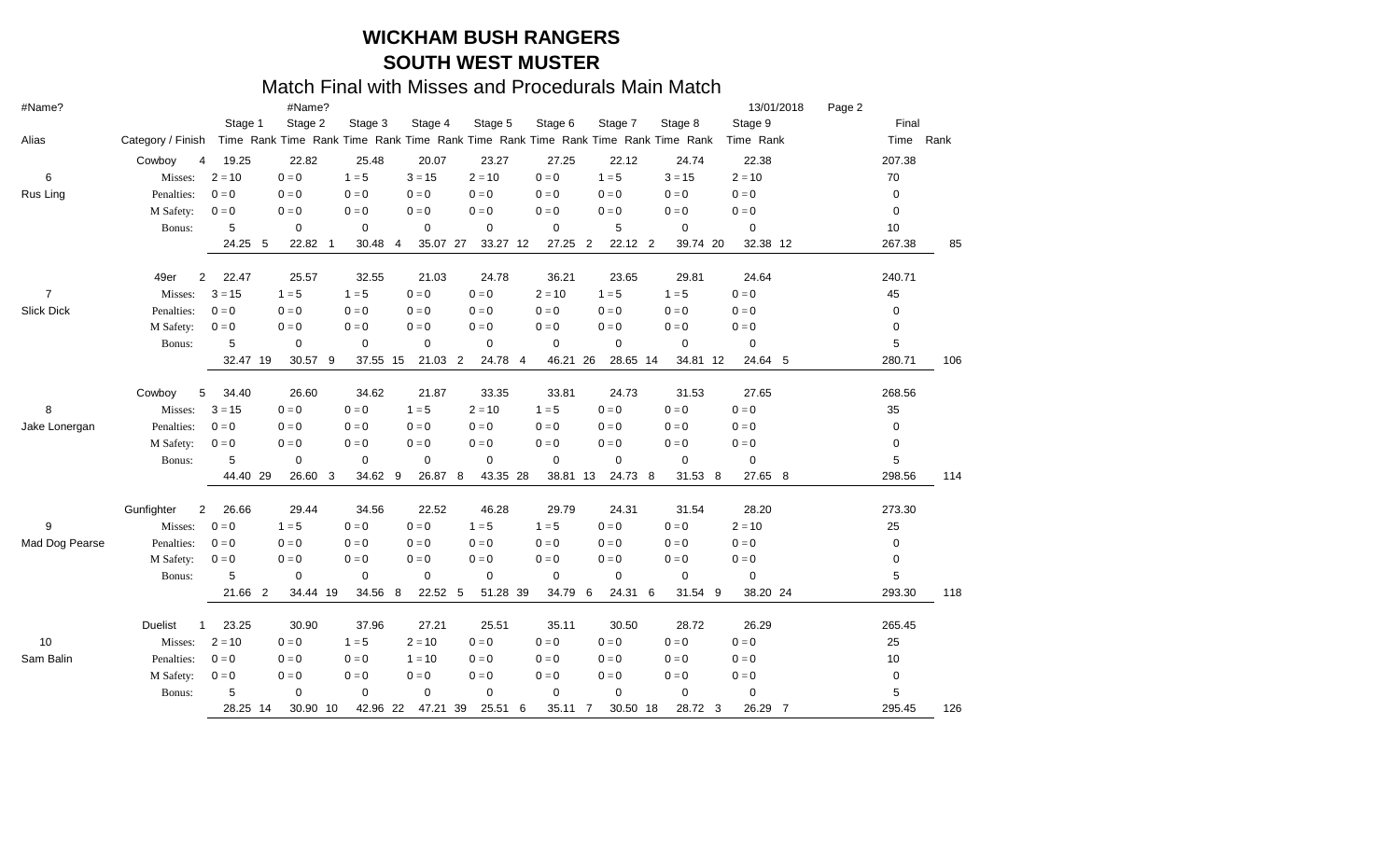| #Name?        |                                       |                         | #Name?         |             |          |             |             |               |                                                                                 | 13/01/2018   | Page 3      |     |
|---------------|---------------------------------------|-------------------------|----------------|-------------|----------|-------------|-------------|---------------|---------------------------------------------------------------------------------|--------------|-------------|-----|
|               |                                       | Stage 1                 | Stage 2        | Stage 3     | Stage 4  | Stage 5     | Stage 6     | Stage 7       | Stage 8                                                                         | Stage 9      | Final       |     |
| Alias         | Category / Finish                     |                         |                |             |          |             |             |               | Time Rank Time Rank Time Rank Time Rank Time Rank Time Rank Time Rank Time Rank | Time Rank    | Time Rank   |     |
|               | Senior $(60 +)$<br>-1                 | 20.29                   | 37.28          | 36.53       | 30.97    | 27.24       | 31.02       | 33.73         | 29.11                                                                           | 28.56        | 274.73      |     |
| 11            | Misses:                               | $2 = 10$                | $1 = 5$        | $0 = 0$     | $0 = 0$  | $1 = 5$     | $2 = 10$    | $0 = 0$       | $0 = 0$                                                                         | $0 = 0$      | 30          |     |
| Shaft Shot    | Penalties:                            | $0 = 0$                 | $0 = 0$        | $0 = 0$     | $0 = 0$  | $0 = 0$     | $0 = 0$     | $0 = 0$       | $0 = 0$                                                                         | $0 = 0$      | 0           |     |
|               | M Safety:                             | $0 = 0$                 | $0 = 0$        | $0 = 0$     | $0 = 0$  | $0 = 0$     | $0 = 0$     | $0 = 0$       | $0 = 0$                                                                         | $0 = 0$      | 0           |     |
|               | Bonus:                                | 0                       | $\mathbf 0$    | $\mathbf 0$ | 0        | 0           | $\mathbf 0$ | $\mathbf 0$   | $\mathbf 0$                                                                     | $\mathbf 0$  | 0           |     |
|               |                                       | 30.29                   | 42.28 29<br>16 | 36.53 12    | 30.97 17 | 32.24 9     | 41.02 18    | 33.73 24      | 29.11 4                                                                         | 28.56<br>- 9 | 304.73      | 138 |
|               | Gunfighter<br>3                       | 25.04                   | 29.02          | 36.23       | 21.81    | 28.31       | 33.02       | 24.29         | 29.95                                                                           | 999.90       | 1,227.57    |     |
| 12            | Misses:                               | $1 = 5$                 | $1 = 5$        | $1 = 5$     | $0 = 0$  | $2 = 10$    | $0 = 0$     | $0 = 0$       | $0 = 0$                                                                         | $0 = 0$      | 25          |     |
| Jericho       | Penalties:                            | $0 = 0$                 | $0 = 0$        | $0 = 0$     | $0 = 0$  | $0 = 0$     | $0 = 0$     | $0 = 0$       | $0 = 0$                                                                         | $0 = 0$      | 0           |     |
|               | M Safety:                             | $0 = 0$                 | $0 = 0$        | $0 = 0$     | $0 = 0$  | $0 = 0$     | $0 = 0$     | $0 = 0$       | $0 = 0$                                                                         | $0 = 0$      | 0           |     |
|               | Bonus:                                | 5                       | $\mathbf 0$    | $\mathbf 0$ | 0        | $\mathbf 0$ | $\pmb{0}$   | $\mathbf 0$   | $\mathbf 0$                                                                     | 0            | 5           |     |
|               |                                       | 25.04                   | 34.02 17<br>-7 | 41.23 20    | 21.81 3  | 38.31 22    | 33.02       | 24.29 5<br>-4 | 29.95 5                                                                         | 999.90 57    | 1,247.57    | 140 |
|               | <b>Classic Cowboy</b><br>$\mathbf{1}$ | 26.72                   | 28.94          | 37.68       | 33.46    | 32.74       | 35.58       | 23.33         | 36.77                                                                           | 32.21        | 287.43      |     |
| 13            | Misses:                               | $1 = 5$                 | $0 = 0$        | $0 = 0$     | $0 = 0$  | $0 = 0$     | $2 = 10$    | $1 = 5$       | $0 = 0$                                                                         | $0 = 0$      | 20          |     |
| Deadwood      | Penalties:                            | $0 = 0$                 | $0 = 0$        | $0 = 0$     | $0 = 0$  | $0 = 0$     | $0 = 0$     | $1 = 10$      | $0 = 0$                                                                         | $0 = 0$      | 10          |     |
|               | M Safety:                             | $0 = 0$                 | $0 = 0$        | $0 = 0$     | $0 = 0$  | $0 = 0$     | $0 = 0$     | $0 = 0$       | $0 = 0$                                                                         | $0 = 0$      | 0           |     |
|               | Bonus:                                | 5                       | $\mathbf 0$    | $\mathbf 0$ | 0        | $\mathbf 0$ | $\mathbf 0$ | $\mathbf 0$   | $\mathbf 0$                                                                     | $\mathbf 0$  | $\mathbf 5$ |     |
|               |                                       | 26.72 11                | 28.94 6        | 37.68 16    | 33.46 26 | 32.74 11    | 45.58 25    | 38.33 30      | 36.77 14                                                                        | 32.21 11     | 312.43      | 150 |
|               | <b>Duelist</b><br>2                   | 21.55                   | 32.98          | 34.83       | 28.90    | 30.96       | 42.72       | 27.78         | 34.87                                                                           | 28.31        | 282.90      |     |
| 14            | Misses:                               | $4 = 20$                | $2 = 10$       | $0 = 0$     | $0 = 0$  | $0 = 0$     | $2 = 10$    | $0 = 0$       | $0 = 0$                                                                         | $1 = 5$      | 45          |     |
| Jack Hays     | Penalties:                            | $0 = 0$                 | $0 = 0$        | $0 = 0$     | $0 = 0$  | $0 = 0$     | $0 = 0$     | $0 = 0$       | $0 = 0$                                                                         | $0 = 0$      | 0           |     |
|               | M Safety:                             | $\mathbf{0}=\mathbf{0}$ | $0 = 0$        | $0 = 0$     | $0 = 0$  | $0 = 0$     | $0 = 0$     | $0 = 0$       | $0 = 0$                                                                         | $0 = 0$      | 0           |     |
|               | Bonus:                                | 0                       | $\mathbf 0$    | $\mathbf 0$ | 0        | $\mathbf 0$ | $\mathbf 0$ | $\mathbf 0$   | 0                                                                               | 0            | 0           |     |
|               |                                       | 41.55                   | 42.98 30<br>28 | 34.83 11    | 28.90 13 | 30.96 8     | 52.72 31    | 27.78 12      | 34.87 13                                                                        | 33.31 16     | 327.90      | 162 |
|               | Ladies 49er<br>1                      | 26.09                   | 33.38          | 40.50       | 34.34    | 33.41       | 39.05       | 30.47         | 40.19                                                                           | 32.54        | 309.97      |     |
| 15            | Misses:                               | $1 = 5$                 | $0 = 0$        | $1 = 5$     | $1 = 5$  | $0 = 0$     | $0 = 0$     | $0 = 0$       | $0 = 0$                                                                         | $0 = 0$      | 15          |     |
| Cheyenne Jack | Penalties:                            | $0 = 0$                 | $0 = 0$        | $0 = 0$     | $0 = 0$  | $0 = 0$     | $0 = 0$     | $0 = 0$       | $0 = 0$                                                                         | $0 = 0$      | 0           |     |
|               | M Safety:                             | $0 = 0$                 | $0 = 0$        | $0 = 0$     | $0 = 0$  | $0 = 0$     | $0 = 0$     | $0 = 0$       | $0 = 0$                                                                         | $0 = 0$      | 0           |     |
|               | Bonus:                                | 5                       | $\mathbf 0$    | $\mathbf 0$ | 0        | $\mathbf 0$ | $\mathbf 0$ | $\mathbf 0$   | $\mathbf 0$                                                                     | 0            | 5           |     |
|               |                                       | 26.09 10                | 33.38 16       | 45.50 26    | 39.34 32 | 33.41 13    | 39.05 14    | 30.47 17      | 40.19 22                                                                        | 32.54 13     | 319.97      | 163 |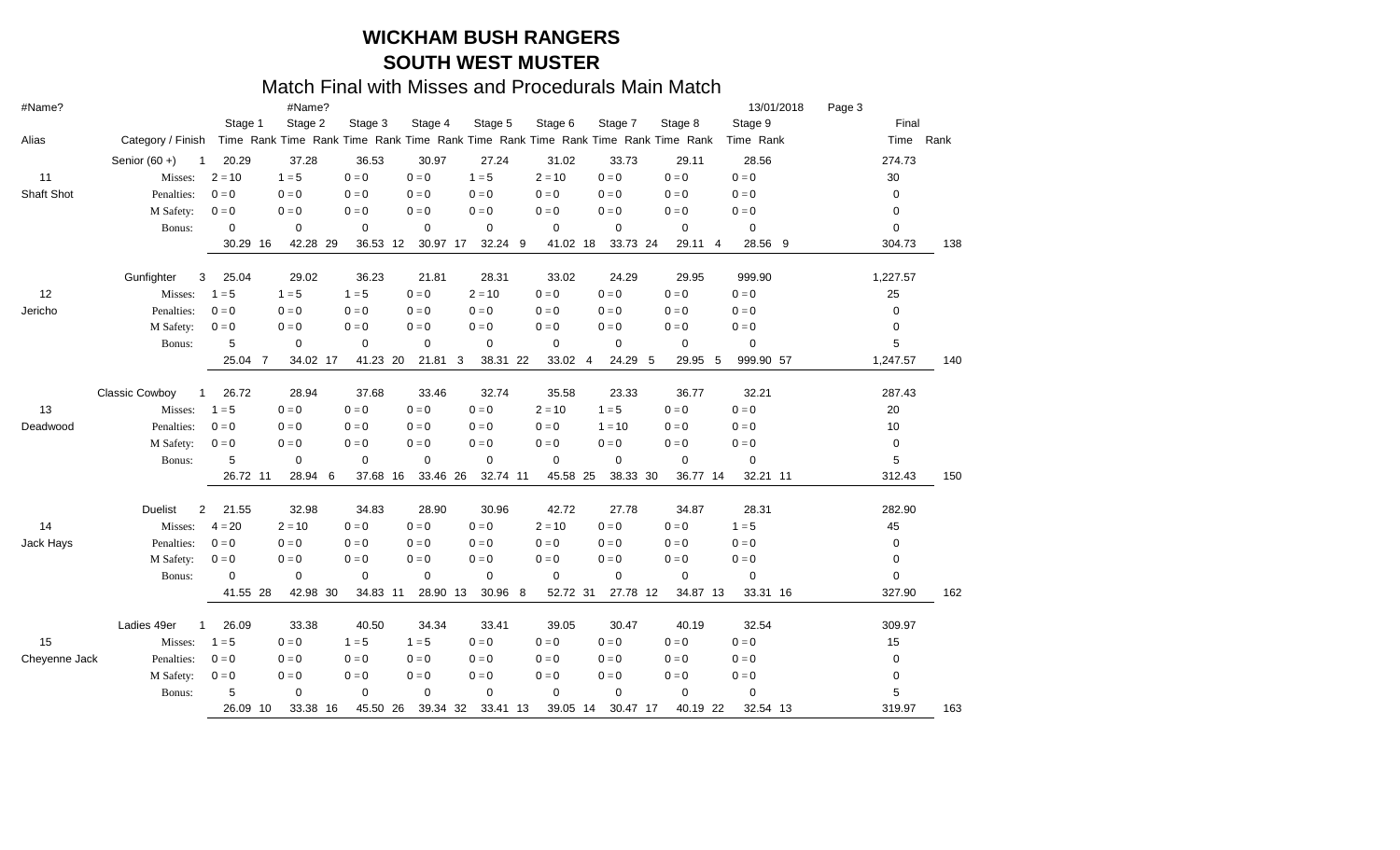| #Name?                |                      |                         | #Name?          |                 |               |                |             |                                                                                 |             | 13/01/2018              | Page 4 |           |     |
|-----------------------|----------------------|-------------------------|-----------------|-----------------|---------------|----------------|-------------|---------------------------------------------------------------------------------|-------------|-------------------------|--------|-----------|-----|
|                       |                      | Stage 1                 | Stage 2         | Stage 3         | Stage 4       | Stage 5        | Stage 6     | Stage 7                                                                         | Stage 8     | Stage 9                 |        | Final     |     |
| Alias                 | Category / Finish    |                         |                 |                 |               |                |             | Time Rank Time Rank Time Rank Time Rank Time Rank Time Rank Time Rank Time Rank |             | Time Rank               |        | Time Rank |     |
|                       | Senior $(60 +)$      | 28.49<br>$\overline{2}$ | 32.49           | 31.97           | 28.73         | 32.27          | 34.93       | 31.43                                                                           | 44.92       | 33.63                   |        | 298.86    |     |
| 16                    | Misses:              | $0 = 0$                 | $0 = 0$         | $1 = 5$         | $2 = 10$      | $0 = 0$        | $1 = 5$     | $0 = 0$                                                                         | $0 = 0$     | $0 = 0$                 |        | 20        |     |
| <b>Grizzly Grumps</b> | Penalties:           | $0 = 0$                 | $0 = 0$         | $0 = 0$         | $0 = 0$       | $0 = 0$        | $0 = 0$     | $1 = 10$                                                                        | $0 = 0$     | $0 = 0$                 |        | 10        |     |
|                       | M Safety:            | $0 = 0$                 | $0 = 0$         | $0 = 0$         | $0 = 0$       | $0 = 0$        | $0 = 0$     | $0 = 0$                                                                         | $0 = 0$     | $\mathbf{0}=\mathbf{0}$ |        | 0         |     |
|                       | Bonus:               | 5                       | $\mathbf 0$     | $\mathbf 0$     | 0             | $\mathbf 0$    | $\mathbf 0$ | $\mathbf 0$                                                                     | 0           | 0                       |        | 5         |     |
|                       |                      | 23.49                   | 32.49 14<br>-4  | 36.97 14        | 38.73 31      | 32.27 10       | 39.93 16    | 41.43 32                                                                        | 44.92 30    | 33.63 17                |        | 323.86    | 168 |
|                       | Ladies 49er          | 26.22<br>2              | 27.69           | 37.01           | 23.24         | 30.08          | 33.06       | 30.94                                                                           | 37.18       | 29.67                   |        | 275.09    |     |
| 17                    | Misses:              | $4 = 20$                | $1 = 5$         | $0 = 0$         | $1 = 5$       | $0 = 0$        | $0 = 0$     | $0 = 0$                                                                         | $0 = 0$     | $1 = 5$                 |        | 35        |     |
| Jaybird               | Penalties:           | $0 = 0$                 | $0 = 0$         | $1 = 10$        | $0 = 0$       | $0 = 0$        | $1 = 10$    | $0 = 0$                                                                         | $0 = 0$     | $0 = 0$                 |        | 20        |     |
|                       | M Safety:            | $0 = 0$                 | $0 = 0$         | $0 = 0$         | $0 = 0$       | $0 = 0$        | $0 = 0$     | $0 = 0$                                                                         | $0 = 0$     | $0 = 0$                 |        | 0         |     |
|                       | Bonus:               | $\Omega$                | $\mathbf 0$     | $\mathbf 0$     | 0             | $\mathbf 0$    | $\mathbf 0$ | $\mathbf 0$                                                                     | $\mathbf 0$ | $\mathbf 0$             |        | 0         |     |
|                       |                      | 46.22                   | -33<br>32.69 15 | 47.01 29        | 28.24 12      | 30.08 7        | 43.06       | 22<br>30.94 20                                                                  | 37.18 15    | 34.67 19                |        | 330.09    | 172 |
|                       | Gunfighter           | 19.99<br>4              | 27.49           | 45.02           | 27.79         | 30.25          | 40.35       | 29.05                                                                           | 32.29       | 28.88                   |        | 281.11    |     |
| 18                    | Misses:              | $7 = 35$                | $0 = 0$         | $0 = 0$         | $0 = 0$       | $1 = 5$        | $0 = 0$     | $1 = 5$                                                                         | $0 = 0$     | $0 = 0$                 |        | 45        |     |
| Scottie Two Guns      | Penalties:           | $0 = 0$                 | $0 = 0$         | $0 = 0$         | $0 = 0$       | $0 = 0$        | $0 = 0$     | $1 = 10$                                                                        | $0 = 0$     | $0 = 0$                 |        | 10        |     |
|                       | M Safety:            | $0 = 0$                 | $0 = 0$         | $0 = 0$         | $0 = 0$       | $0 = 0$        | $0 = 0$     | $0 = 0$                                                                         | $0 = 0$     | $0 = 0$                 |        | 0         |     |
|                       | Bonus:               | $\mathbf 0$             | $\mathbf 0$     | $\mathbf 0$     | 0             | 0              | 0           | $\mathbf 0$                                                                     | 0           | 0                       |        | 0         |     |
|                       |                      | 54.99                   | 27.49<br>42     | 45.02 24<br>- 5 | 27.79         | 35.25 17<br>10 | 40.35 17    | 44.05 38                                                                        | 32.29 11    | 28.88 10                |        | 336.11    | 174 |
|                       | <b>Duelist</b>       | 36.86<br>3              | 29.86           | 34.78           | 28.18         | 34.18          | 45.50       | 30.72                                                                           | 38.69       | 40.15                   |        | 318.92    |     |
| 19                    | Misses:              | $2 = 10$                | $1 = 5$         | $0 = 0$         | $0 = 0$       | $0 = 0$        | $1 = 5$     | $0 = 0$                                                                         | $0 = 0$     | $0 = 0$                 |        | 20        |     |
| Sugarfoot             | Penalties:           | $0 = 0$                 | $0 = 0$         | $0 = 0$         | $0 = 0$       | $0 = 0$        | $0 = 0$     | $0 = 0$                                                                         | $0 = 0$     | $0 = 0$                 |        | 0         |     |
|                       | M Safety:            | $0 = 0$                 | $0 = 0$         | $0 = 0$         | $0 = 0$       | $0 = 0$        | $0 = 0$     | $0 = 0$                                                                         | $0 = 0$     | $0 = 0$                 |        | 0         |     |
|                       | Bonus:               | $\Omega$                | $\mathbf 0$     | $\mathbf 0$     | $\mathbf 0$   | $\mathbf 0$    | $\mathbf 0$ | $\mathbf 0$                                                                     | $\mathbf 0$ | 0                       |        | 0         |     |
|                       |                      | 46.86                   | 34.86 20<br>-34 | 34.78 10        | 28.18 11      | 34.18 15       | 50.50 29    | 30.72 19                                                                        | 38.69 16    | 40.15 30                |        | 338.92    | 184 |
|                       | Junior Boy (14 - 16) | 36.94<br>$\mathbf{1}$   | 39.84           | 30.12           | 36.34         | 33.30          | 29.56       | 28.75                                                                           | 34.24       | 25.92                   |        | 295.01    |     |
| 20                    | Misses:              | $4 = 20$                | $1 = 5$         | $0 = 0$         | $1 = 5$       | $1 = 5$        | $1 = 5$     | $0 = 0$                                                                         | $2 = 10$    | $0 = 0$                 |        | 50        |     |
| Kid Kody              | Penalties:           | $0=0$                   | $0 = 0$         | $0 = 0$         | $0 = 0$       | $0 = 0$        | $0 = 0$     | $0 = 0$                                                                         | $0 = 0$     | $0 = 0$                 |        | 0         |     |
|                       | M Safety:            | $0 = 0$                 | $0=0$           | $0 = 0$         | $0 = 0$       | $0 = 0$        | $0 = 0$     | $0 = 0$                                                                         | $0 = 0$     | $\mathbf{0}=\mathbf{0}$ |        | 0         |     |
|                       | Bonus:               | 5                       | $\mathbf 0$     | $\mathbf 0$     | $\mathbf 0$   | 0              | $\pmb{0}$   | $\mathbf 0$                                                                     | 0           | 0                       |        | 5         |     |
|                       |                      | 51.94 40                | 44.84 33        | 30.12           | 3<br>41.34 34 | 38.30 21       | 34.56       | -5<br>28.75 15                                                                  | 44.24 28    | 25.92 6                 |        | 340.01    | 185 |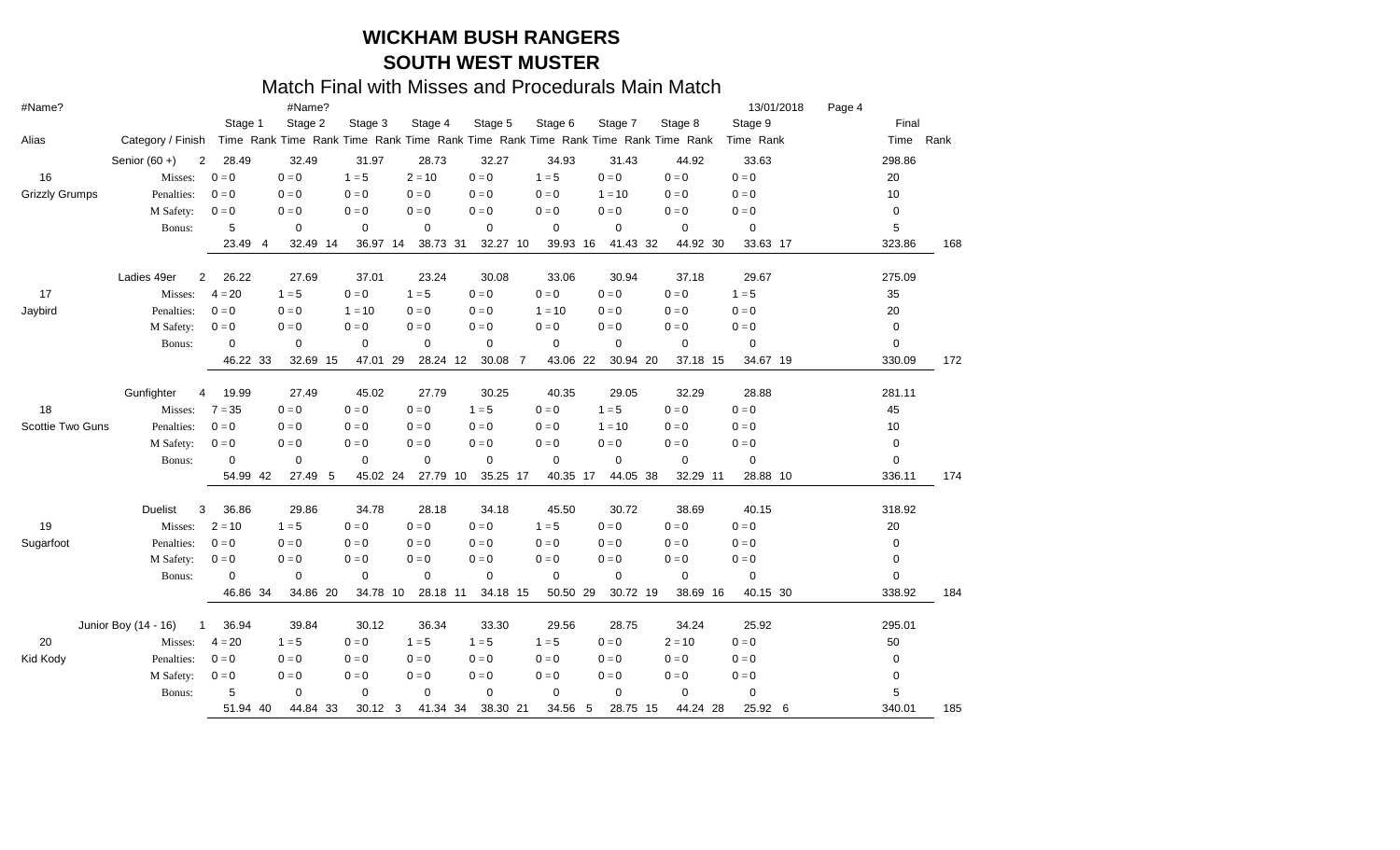| #Name?                  |                      |          | #Name?        |             |             |             |             |               |                                                                                 | 13/01/2018              | Page 5   |           |
|-------------------------|----------------------|----------|---------------|-------------|-------------|-------------|-------------|---------------|---------------------------------------------------------------------------------|-------------------------|----------|-----------|
|                         |                      | Stage 1  | Stage 2       | Stage 3     | Stage 4     | Stage 5     | Stage 6     | Stage 7       | Stage 8                                                                         | Stage 9                 | Final    |           |
| Alias                   | Category / Finish    |          |               |             |             |             |             |               | Time Rank Time Rank Time Rank Time Rank Time Rank Time Rank Time Rank Time Rank | Time Rank               |          | Time Rank |
|                         | 49er<br>3            | 29.32    | 34.26         | 38.17       | 29.32       | 36.73       | 37.99       | 30.94         | 38.95                                                                           | 41.54                   | 317.22   |           |
| 21                      | Misses:              | $0 = 0$  | $0 = 0$       | $0 = 0$     | $0 = 0$     | $0 = 0$     | $3 = 15$    | $0 = 0$       | $0 = 0$                                                                         | $0 = 0$                 | 15       |           |
| RusLer                  | Penalties:           | $0 = 0$  | $0 = 0$       | $1 = 10$    | $0 = 0$     | $0 = 0$     | $0 = 0$     | $0 = 0$       | $0 = 0$                                                                         | $0 = 0$                 | 10       |           |
|                         | M Safety:            | $0 = 0$  | $0 = 0$       | $0 = 0$     | $0 = 0$     | $0 = 0$     | $0 = 0$     | $0 = 0$       | $0 = 0$                                                                         | $0 = 0$                 | 0        |           |
|                         | Bonus:               | 5        | $\mathbf 0$   | $\mathbf 0$ | 0           | $\mathbf 0$ | $\mathbf 0$ | 0             | $\mathbf 0$                                                                     | $\mathbf 0$             | 5        |           |
|                         |                      | 24.32    | 6<br>34.26 18 | 48.17 31    | 29.32 14    | 36.73 18    | 52.99 33    | 30.94 20      | 38.95 17                                                                        | 41.54 32                | 337.22   | 189       |
|                         | Gunfighter<br>5      | 25.03    | 29.19         | 40.42       | 24.22       | 39.42       | 36.17       | 28.52         | 37.72                                                                           | 33.04                   | 293.73   |           |
| 22                      | Misses:              | $2 = 10$ | $0 = 0$       | $1 = 5$     | $0 = 0$     | $3 = 15$    | $1 = 5$     | $1 = 5$       | $1 = 5$                                                                         | $0 = 0$                 | 45       |           |
| <b>Scarlet Assassin</b> | Penalties:           | $0 = 0$  | $0 = 0$       | $0 = 0$     | $0 = 0$     | $0 = 0$     | $0 = 0$     | $0 = 0$       | $1 = 10$                                                                        | $0 = 0$                 | 10       |           |
|                         | M Safety:            | $0 = 0$  | $0 = 0$       | $0 = 0$     | $0 = 0$     | $0 = 0$     | $0 = 0$     | $0 = 0$       | $0 = 0$                                                                         | $\mathbf{0}=\mathbf{0}$ | 0        |           |
|                         | Bonus:               | 0        | $\mathbf 0$   | 0           | 0           | 0           | $\mathbf 0$ | 0             | 0                                                                               | 0                       | 0        |           |
|                         |                      | 35.03 23 | 29.19 7       | 45.42 25    | 24.22 7     | 54.42 40    | 41.17 19    | 33.52 23      | 52.72 37                                                                        | 33.04 15                | 348.73   | 196       |
|                         | Gunfighter<br>6      | 26.64    | 35.71         | 40.72       | 26.68       | 30.85       | 35.65       | 29.75         | 39.48                                                                           | 35.32                   | 300.80   |           |
| 23                      | Misses:              | $2 = 10$ | $2 = 10$      | $1 = 5$     | $1 = 5$     | $3 = 15$    | $0 = 0$     | $0 = 0$       | $1 = 5$                                                                         | $0 = 0$                 | 50       |           |
| Yosemite Sam            | Penalties:           | $0 = 0$  | $0 = 0$       | $0 = 0$     | $0 = 0$     | $0 = 0$     | $0 = 0$     | $0 = 0$       | $0 = 0$                                                                         | $0 = 0$                 | 0        |           |
|                         | M Safety:            | $0 = 0$  | $0 = 0$       | $0 = 0$     | $0 = 0$     | $0 = 0$     | $0 = 0$     | $0 = 0$       | $0 = 0$                                                                         | $0 = 0$                 | 0        |           |
|                         | Bonus:               | 5        | $\mathbf 0$   | $\mathbf 0$ | $\mathbf 0$ | $\mathbf 0$ | $\mathbf 0$ | 0             | $\mathbf 0$                                                                     | $\mathbf 0$             | 5        |           |
|                         |                      | 31.64 17 | 45.71 34      | 45.72 27    | 31.68 22    | 45.85 30    | 35.65       | 8<br>29.75 16 | 44.48 29                                                                        | 35.32 20                | 345.80   | 203       |
|                         | Cowboy<br>6          | 20.47    | 27.82         | 999.90      | 27.58       | 28.07       | 24.47       | 24.21         | 30.97                                                                           | 23.58                   | 1,207.07 |           |
| 24                      | Misses:              | $2 = 10$ | $2 = 10$      | $0 = 0$     | $1 = 5$     | $3 = 15$    | $3 = 15$    | $0 = 0$       | $2 = 10$                                                                        | $3 = 15$                | 80       |           |
| Slim Mosley             | Penalties:           | $0 = 0$  | $0 = 0$       | $0 = 0$     | $1 = 10$    | $0 = 0$     | $0 = 0$     | $0 = 0$       | $0 = 0$                                                                         | $0 = 0$                 | 10       |           |
|                         | M Safety:            | $0 = 0$  | $0 = 0$       | $0 = 0$     | $0 = 0$     | $0 = 0$     | $0 = 0$     | $0 = 0$       | $0 = 0$                                                                         | $0 = 0$                 | 0        |           |
|                         | Bonus:               | 5        | $\mathbf 0$   | $\mathbf 0$ | $\mathbf 0$ | $\mathbf 0$ | $\mathbf 0$ | $\mathbf 0$   | $\mathbf 0$                                                                     | 0                       | 5        |           |
|                         |                      | 25.47    | 37.82 23<br>8 | 999.90 57   | 42.58 36    | 43.07 27    | 39.47 15    | 24.21 4       | 40.97 23                                                                        | 38.58 26                | 1,292.07 | 219       |
|                         | Senior $(60 +)$<br>3 | 29.25    | 34.29         | 36.63       | 31.65       | 43.28       | 44.35       | 31.36         | 39.79                                                                           | 41.03                   | 331.63   |           |
| 25                      | Misses:              | $1 = 5$  | $1 = 5$       | $0 = 0$     | $0 = 0$     | $1 = 5$     | $1 = 5$     | $0 = 0$       | $0 = 0$                                                                         | $1 = 5$                 | 25       |           |
| <b>Murky Mick</b>       | Penalties:           | $0 = 0$  | $0 = 0$       | $0 = 0$     | $0 = 0$     | $0 = 0$     | $1 = 10$    | $0 = 0$       | $0 = 0$                                                                         | $0 = 0$                 | 10       |           |
|                         | M Safety:            | $0 = 0$  | $0 = 0$       | $0 = 0$     | $0 = 0$     | $0 = 0$     | $0 = 0$     | $0 = 0$       | $0 = 0$                                                                         | $0 = 0$                 | 0        |           |
|                         | Bonus:               | 0        | 0             | 0           | $\mathbf 0$ | 0           | $\pmb{0}$   | 5             | 0                                                                               | 0                       | 5        |           |
|                         |                      | 34.25 22 | 39.29 25      | 36.63 13    | 31.65 21    | 48.28 35    | 59.35 39    | 26.36 10      | 39.79 21                                                                        | 46.03 36                | 361.63   | 222       |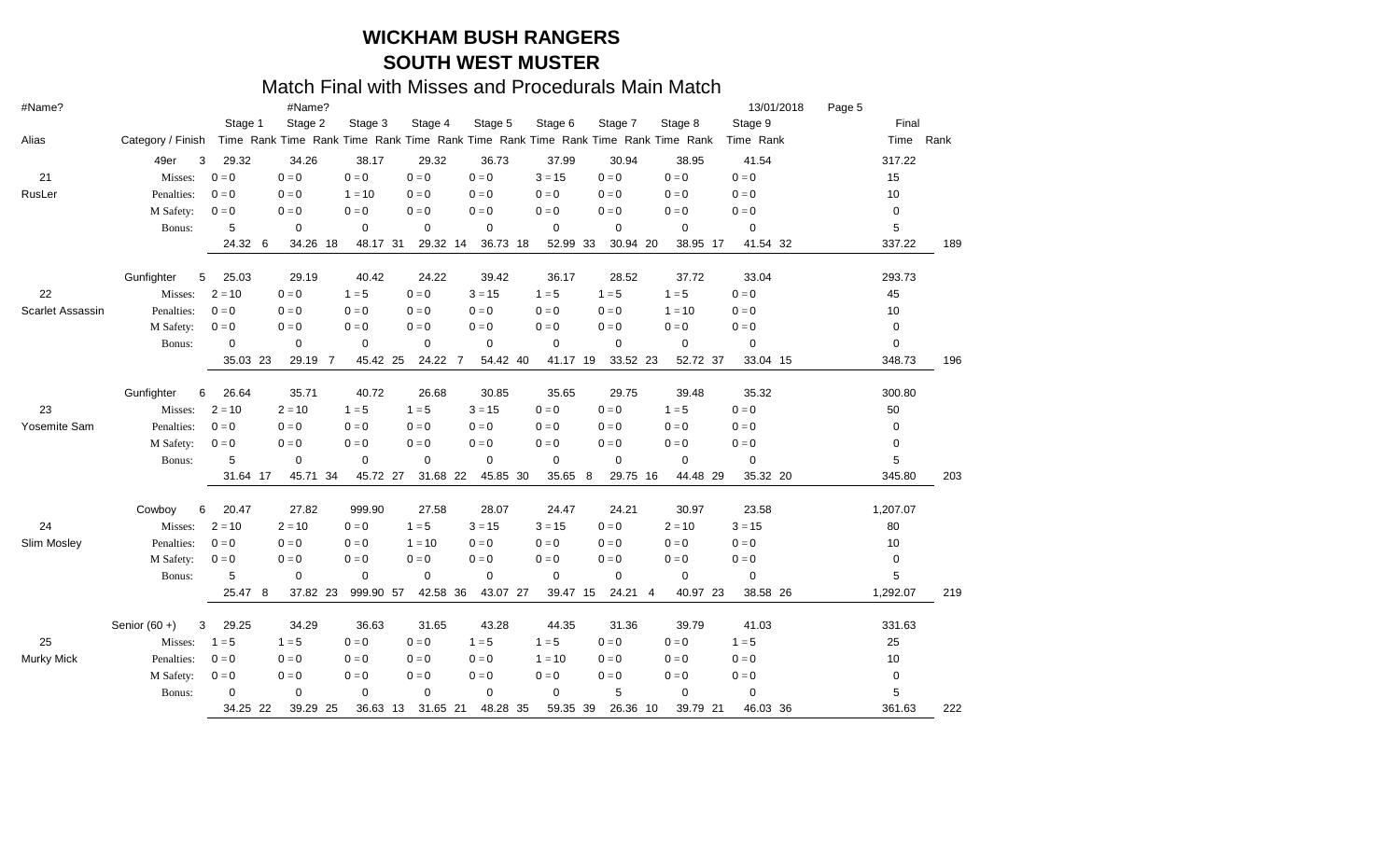| #Name?                  |                       |             | #Name?                                                                          |             |             |             |             |                |             | 13/01/2018  | Page 6 |        |           |
|-------------------------|-----------------------|-------------|---------------------------------------------------------------------------------|-------------|-------------|-------------|-------------|----------------|-------------|-------------|--------|--------|-----------|
|                         |                       | Stage 1     | Stage 2                                                                         | Stage 3     | Stage 4     | Stage 5     | Stage 6     | Stage 7        | Stage 8     | Stage 9     |        | Final  |           |
| Alias                   | Category / Finish     |             | Time Rank Time Rank Time Rank Time Rank Time Rank Time Rank Time Rank Time Rank |             |             |             |             |                |             | Time Rank   |        |        | Time Rank |
|                         | Elder Statesman (70+) | 28.70<br>-1 | 39.03                                                                           | 42.16       | 32.81       | 38.15       | 37.76       | 34.54          | 37.31       | 33.65       |        | 324.11 |           |
| 26                      | Misses:               | $4 = 20$    | $3 = 15$                                                                        | $1 = 5$     | $0 = 0$     | $0 = 0$     | $0 = 0$     | $0 = 0$        | $1 = 5$     | $0 = 0$     |        | 45     |           |
| Pilgrim                 | Penalties:            | $0 = 0$     | $0 = 0$                                                                         | $0 = 0$     | $0 = 0$     | $0 = 0$     | $0 = 0$     | $0 = 0$        | $0 = 0$     | $0 = 0$     |        | 0      |           |
|                         | M Safety:             | $0 = 0$     | $0 = 0$                                                                         | $0 = 0$     | $0 = 0$     | $0 = 0$     | $0 = 0$     | $0 = 0$        | $0 = 0$     | $0 = 0$     |        | 0      |           |
|                         | Bonus:                | 0           | $\mathbf 0$                                                                     | $\mathbf 0$ | $\mathbf 0$ | $\mathbf 0$ | $\mathbf 0$ | 0              | $\mathbf 0$ | 0           |        | 0      |           |
|                         |                       | 48.70       | 36<br>54.03 40                                                                  | 47.16 30    | 32.81 24    | 38.15 20    | 37.76 12    | 34.54 25       | 42.31 25    | 33.65 18    |        | 369.11 | 230       |
|                         | Senior $(60 +)$       | 27.24<br>4  | 40.12                                                                           | 50.14       | 31.00       | 33.49       | 35.77       | 30.03          | 39.03       | 36.53       |        | 323.35 |           |
| 27                      | Misses:               | $1 = 5$     | $1 = 5$                                                                         | $0 = 0$     | $0 = 0$     | $0 = 0$     | $0 = 0$     | $5 = 25$       | $0 = 0$     | $0 = 0$     |        | 35     |           |
| Little Joe D            | Penalties:            | $0 = 0$     | $1 = 10$                                                                        | $0 = 0$     | $0 = 0$     | $0 = 0$     | $0 = 0$     | $0 = 0$        | $0 = 0$     | $1 = 10$    |        | 20     |           |
|                         | M Safety:             | $0 = 0$     | $0 = 0$                                                                         | $0 = 0$     | $0 = 0$     | $0 = 0$     | $0 = 0$     | $0 = 0$        | $0 = 0$     | $0 = 0$     |        | 0      |           |
|                         | Bonus:                | 0           | 0                                                                               | $\mathbf 0$ | $\mathbf 0$ | $\mathbf 0$ | $\mathbf 0$ | 5              | 0           | 0           |        | 5      |           |
|                         |                       | 32.24 18    | 55.12 42                                                                        | 50.14 33    | 31.00 18    | 33.49 14    | 35.77       | 9<br>50.03 45  | 39.03 18    | 46.53 38    |        | 373.35 | 235       |
|                         | Duelist               | 32.16<br>4  | 31.97                                                                           | 61.25       | 41.59       | 34.80       | 46.82       | 42.09          | 39.49       | 32.75       |        | 362.92 |           |
| 28                      | Misses:               | $0 = 0$     | $0 = 0$                                                                         | $1 = 5$     | $2 = 10$    | $0 = 0$     | $1 = 5$     | $0 = 0$        | $0 = 0$     | $0 = 0$     |        | 20     |           |
| General Mayhem          | Penalties:            | $0 = 0$     | $0 = 0$                                                                         | $0 = 0$     | $0 = 0$     | $0 = 0$     | $0 = 0$     | $1 = 10$       | $0 = 0$     | $0 = 0$     |        | 10     |           |
|                         | M Safety:             | $0 = 0$     | $0 = 0$                                                                         | $0 = 0$     | $0 = 0$     | $0 = 0$     | $0 = 0$     | $0 = 0$        | $0 = 0$     | $0 = 0$     |        | 0      |           |
|                         | Bonus:                | 5           | $\mathbf 0$                                                                     | $\mathbf 0$ | 0           | $\mathbf 0$ | $\mathbf 0$ | $\mathbf 0$    | 0           | $\mathbf 0$ |        | 5      |           |
|                         |                       | 27.16       | 31.97 12<br>-12                                                                 | 66.25 44    | 51.59 41    | 34.80 16    | 51.82 30    | 52.09 47       | 39.49 19    | 32.75 14    |        | 387.92 | 235       |
|                         | 49er                  | 29.61<br>4  | 36.22                                                                           | 40.34       | 31.93       | 37.93       | 42.33       | 40.96          | 45.13       | 44.51       |        | 348.96 |           |
| 29                      | Misses:               | $3 = 15$    | $1 = 5$                                                                         | $0 = 0$     | $0 = 0$     | $0 = 0$     | $0 = 0$     | $1 = 5$        | $0 = 0$     | $0 = 0$     |        | 25     |           |
| Ned Smith               | Penalties:            | $0 = 0$     | $0 = 0$                                                                         | $0 = 0$     | $0 = 0$     | $0 = 0$     | $0 = 0$     | $0 = 0$        | $0=0$       | $0 = 0$     |        | 0      |           |
|                         | M Safety:             | $0 = 0$     | $0 = 0$                                                                         | $0 = 0$     | $0 = 0$     | $0 = 0$     | $0=0$       | $0 = 0$        | $0 = 0$     | $0 = 0$     |        | 0      |           |
|                         | Bonus:                | 5           | 0                                                                               | $\mathbf 0$ | 0           | 0           | $\mathbf 0$ | $\mathbf 0$    | $\mathbf 0$ | $\mathbf 0$ |        | 5      |           |
|                         |                       | 39.61       | 41.22 26<br>27                                                                  | 40.34 18    | 31.93 23    | 37.93 19    | 42.33       | 45.96 40<br>20 | 45.13 31    | 44.51 34    |        | 368.96 | 238       |
|                         | <b>Duelist</b>        | 5<br>32.35  | 43.35                                                                           | 41.20       | 33.03       | 41.52       | 48.40       | 43.44          | 50.53       | 43.06       |        | 376.88 |           |
| 30                      | Misses:               | $2 = 10$    | $0 = 0$                                                                         | $0 = 0$     | $0 = 0$     | $0 = 0$     | $0 = 0$     | $0 = 0$        | $0 = 0$     | $0 = 0$     |        | 10     |           |
| <b>Russell Cowtaker</b> | Penalties:            | $0 = 0$     | $0 = 0$                                                                         | $0 = 0$     | $0 = 0$     | $0 = 0$     | $0 = 0$     | $0 = 0$        | $0 = 0$     | $0 = 0$     |        | 0      |           |
|                         | M Safety:             | $0=0$       | $0 = 0$                                                                         | $0 = 0$     | $0 = 0$     | $0 = 0$     | $0 = 0$     | $0 = 0$        | $0 = 0$     | $0 = 0$     |        | 0      |           |
|                         | Bonus:                | 5           | $\mathbf 0$                                                                     | $\mathbf 0$ | $\mathbf 0$ | 0           | $\mathbf 0$ | $\mathbf 0$    | $\mathbf 0$ | 0           |        | 5      |           |
|                         |                       | 37.35 25    | 43.35 31                                                                        | 41.20 19    | 33.03 25    | 41.52 26    | 48.40       | 28<br>43.44 36 | 50.53 35    | 43.06 33    |        | 381.88 | 258       |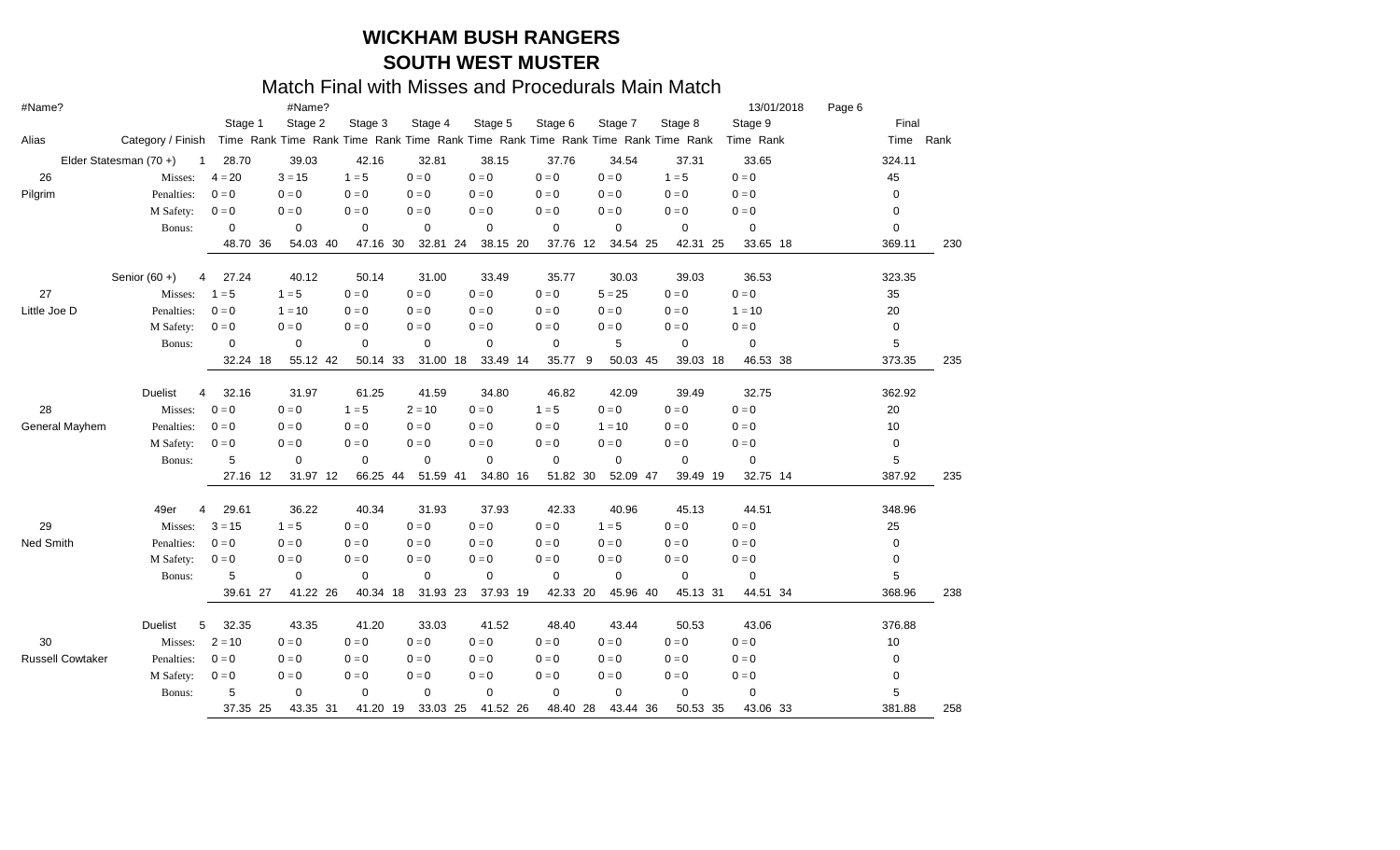| #Name?               |                       |                         | #Name?         |             |          |             |             |                |                                                                                 | 13/01/2018              | Page 7 |             |     |
|----------------------|-----------------------|-------------------------|----------------|-------------|----------|-------------|-------------|----------------|---------------------------------------------------------------------------------|-------------------------|--------|-------------|-----|
|                      |                       | Stage 1                 | Stage 2        | Stage 3     | Stage 4  | Stage 5     | Stage 6     | Stage 7        | Stage 8                                                                         | Stage 9                 |        | Final       |     |
| Alias                | Category / Finish     |                         |                |             |          |             |             |                | Time Rank Time Rank Time Rank Time Rank Time Rank Time Rank Time Rank Time Rank | Time Rank               |        | Time Rank   |     |
|                      | Cowboy                | 30.69<br>7              | 37.26          | 38.51       | 31.59    | 41.98       | 42.81       | 29.87          | 48.78                                                                           | 32.40                   |        | 333.89      |     |
| 31                   | Misses:               | $6 = 30$                | $0 = 0$        | $1 = 5$     | $0 = 0$  | $1 = 5$     | $2 = 10$    | $1 = 5$        | $1 = 5$                                                                         | $1 = 5$                 |        | 65          |     |
| <b>Texas Fingers</b> | Penalties:            | $0 = 0$                 | $0 = 0$        | $0 = 0$     | $0 = 0$  | $0 = 0$     | $0 = 0$     | $0 = 0$        | $1 = 10$                                                                        | $0 = 0$                 |        | 10          |     |
|                      | M Safety:             | $0 = 0$                 | $0 = 0$        | $0 = 0$     | $0 = 0$  | $0 = 0$     | $0 = 0$     | $0 = 0$        | $0 = 0$                                                                         | $\mathbf{0}=\mathbf{0}$ |        | 0           |     |
|                      | Bonus:                | 0                       | 0              | $\mathbf 0$ | 0        | $\mathbf 0$ | $\mathbf 0$ | $\mathbf 0$    | 0                                                                               | $\mathbf 0$             |        | 0           |     |
|                      |                       | 60.69                   | 37.26 22<br>45 | 43.51 23    | 31.59 20 | 46.98 33    | 52.81       | 32<br>34.87 26 | 63.78 43                                                                        | 37.40 22                |        | 408.89      | 266 |
|                      | <b>Duelist</b>        | 6<br>39.52              | 32.28          | 35.22       | 31.20    | 42.78       | 49.04       | 37.17          | 43.89                                                                           | 34.70                   |        | 345.80      |     |
| 32                   | Misses:               | $6 = 30$                | $0 = 0$        | $1 = 5$     | $0 = 0$  | $3 = 15$    | $1 = 5$     | $2 = 10$       | $0 = 0$                                                                         | $1 = 5$                 |        | 70          |     |
| <b>Tony Diablo</b>   | Penalties:            | $0 = 0$                 | $0 = 0$        | $0 = 0$     | $0 = 0$  | $0 = 0$     | $0 = 0$     | $0 = 0$        | $0 = 0$                                                                         | $0 = 0$                 |        | $\mathbf 0$ |     |
|                      | M Safety:             | $0 = 0$                 | $0 = 0$        | $0 = 0$     | $0 = 0$  | $0 = 0$     | $0 = 0$     | $0 = 0$        | $0 = 0$                                                                         | $0 = 0$                 |        | 0           |     |
|                      | Bonus:                | 5                       | $\mathbf 0$    | $\mathbf 0$ | 0        | $\mathbf 0$ | $\mathbf 0$ | $\mathbf 0$    | $\mathbf 0$                                                                     | 0                       |        | 5           |     |
|                      |                       | 64.52 47                | 32.28 13       | 40.22 17    | 31.20 19 | 57.78 44    | 54.04 35    | 47.17 43       | 43.89 27                                                                        | 39.70 28                |        | 410.80      | 273 |
|                      | Cowboy                | 8<br>35.61              | 46.95          | 42.08       | 35.12    | 42.23       | 43.35       | 48.57          | 45.49                                                                           | 37.79                   |        | 377.19      |     |
| 33                   | Misses:               | $4 = 20$                | $0 = 0$        | $0 = 0$     | $0 = 0$  | $1 = 5$     | $0 = 0$     | $0 = 0$        | $1 = 5$                                                                         | $0 = 0$                 |        | 30          |     |
| <b>Kit Carson</b>    | Penalties:            | $0=0$                   | $0 = 0$        | $0 = 0$     | $0 = 0$  | $0 = 0$     | $0 = 0$     | $1 = 10$       | $0 = 0$                                                                         | $0 = 0$                 |        | 10          |     |
|                      | M Safety:             | $0 = 0$                 | $0 = 0$        | $0 = 0$     | $0 = 0$  | $0 = 0$     | $0 = 0$     | $0 = 0$        | $0 = 0$                                                                         | $0 = 0$                 |        | 0           |     |
|                      | Bonus:                | 5                       | $\mathbf 0$    | $\mathbf 0$ | 0        | $\mathbf 0$ | $\mathbf 0$ | $\mathbf 0$    | $\mathbf 0$                                                                     | 0                       |        | 5           |     |
|                      |                       | 50.61                   | 39<br>46.95 36 | 42.08 21    | 35.12 28 | 47.23 34    | 43.35 23    | 58.57 48       | 50.49 34                                                                        | 37.79 23                |        | 412.19      | 286 |
|                      | Duelist               | $\overline{7}$<br>32.35 | 39.04          | 41.09       | 59.07    | 40.42       | 47.20       | 36.56          | 45.14                                                                           | 40.59                   |        | 381.46      |     |
| 34                   | Misses:               | $0 = 0$                 | $1 = 5$        | $3 = 15$    | $0 = 0$  | $2 = 10$    | $0 = 0$     | $1 = 5$        | $0 = 0$                                                                         | $0 = 0$                 |        | 35          |     |
| Stony                | Penalties:            | $0 = 0$                 | $0 = 0$        | $0 = 0$     | $0 = 0$  | $0 = 0$     | $0 = 0$     | $0 = 0$        | $0 = 0$                                                                         | $0 = 0$                 |        | 0           |     |
|                      | M Safety:             | $0 = 0$                 | $0 = 0$        | $0 = 0$     | $0 = 0$  | $0 = 0$     | $0 = 0$     | $0 = 0$        | $0 = 0$                                                                         | $0 = 0$                 |        | 0           |     |
|                      | Bonus:                | 5                       | 0              | 0           | 0        | $\mathbf 0$ | $\mathbf 0$ | 0              | 0                                                                               | $\mathbf 0$             |        | 5           |     |
|                      |                       | 27.35                   | 44.04 32<br>13 | 56.09 34    | 59.07 47 | 50.42 38    | 47.20       | 41.56 33<br>27 | 45.14 32                                                                        | 40.59 31                |        | 411.46      | 287 |
|                      | Elder Statesman (70+) | 37.37<br>2              | 51.83          | 43.96       | 36.30    | 44.78       | 48.05       | 36.03          | 43.60                                                                           | 39.59                   |        | 381.51      |     |
| 35                   | Misses:               | $1 = 5$                 | $2 = 10$       | $1 = 5$     | $1 = 5$  | $1 = 5$     | $1 = 5$     | $1 = 5$        | $0 = 0$                                                                         | $0 = 0$                 |        | 40          |     |
| Fargo Wells          | Penalties:            | $0=0$                   | $0 = 0$        | $0 = 0$     | $0 = 0$  | $0 = 0$     | $0 = 0$     | $0 = 0$        | $0 = 0$                                                                         | $0 = 0$                 |        | 0           |     |
|                      | M Safety:             | $0 = 0$                 | $0 = 0$        | $0 = 0$     | $0 = 0$  | $0 = 0$     | $0 = 0$     | $0 = 0$        | $0 = 0$                                                                         | $0 = 0$                 |        | 0           |     |
|                      | Bonus:                | 5                       | $\mathbf 0$    | $\mathbf 0$ | 0        | 0           | $\mathbf 0$ | $\mathbf 0$    | $\mathbf 0$                                                                     | 0                       |        | 5           |     |
|                      |                       | 37.37 26                | 61.83 46       | 48.96 32    | 41.30 33 | 49.78 37    | 53.05 34    | 41.03 31       | 43.60 26                                                                        | 39.59 27                |        | 416.51      | 292 |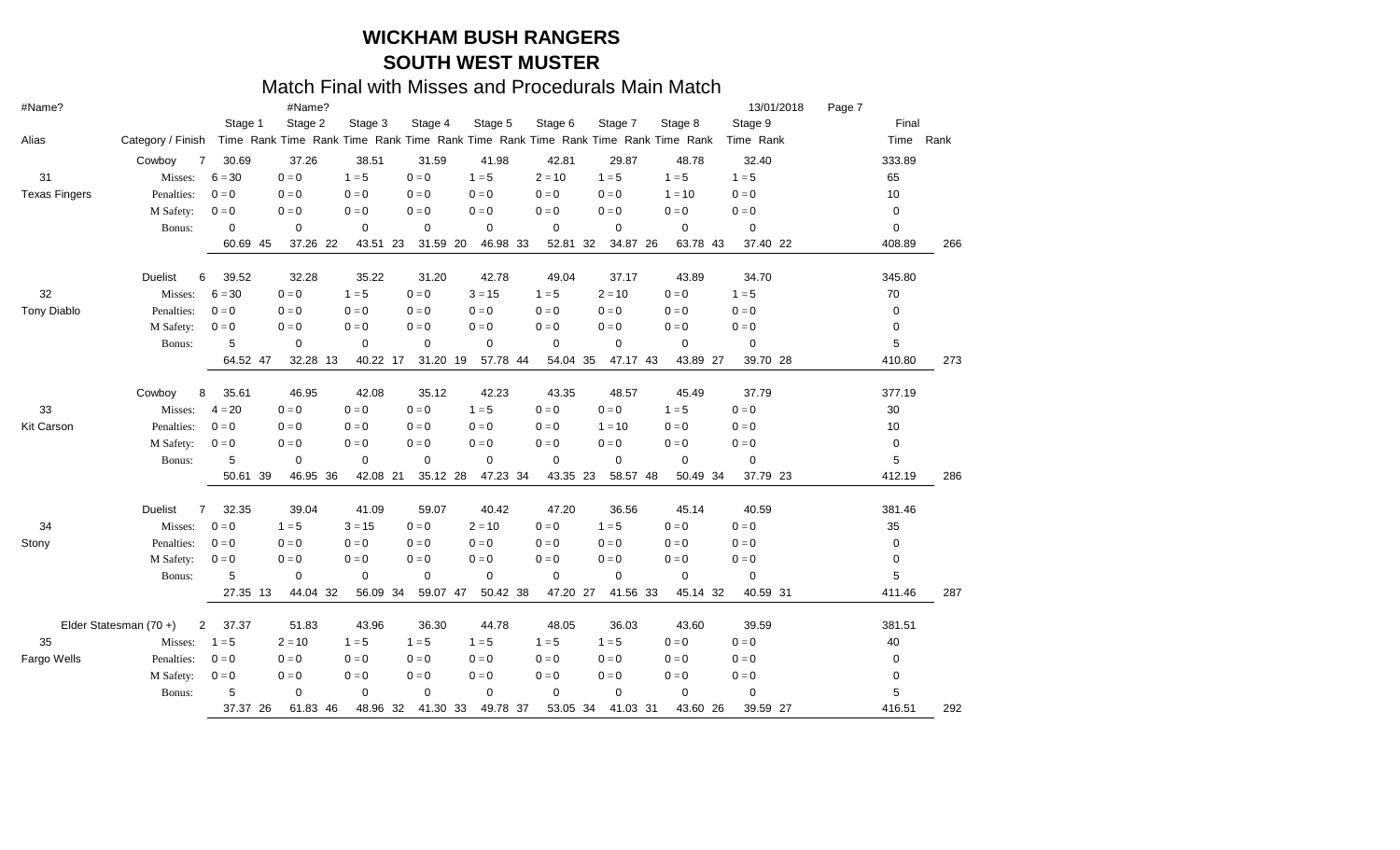| #Name?                   |                                       |              | #Name?      |             |             |             |             |                                                                                 |             | 13/01/2018  | Page 8 |           |     |
|--------------------------|---------------------------------------|--------------|-------------|-------------|-------------|-------------|-------------|---------------------------------------------------------------------------------|-------------|-------------|--------|-----------|-----|
|                          |                                       | Stage 1      | Stage 2     | Stage 3     | Stage 4     | Stage 5     | Stage 6     | Stage 7                                                                         | Stage 8     | Stage 9     |        | Final     |     |
| Alias                    | Category / Finish                     |              |             |             |             |             |             | Time Rank Time Rank Time Rank Time Rank Time Rank Time Rank Time Rank Time Rank |             | Time Rank   |        | Time Rank |     |
|                          | Ladies Wrangler $(36 +)$<br>-1        | 29.66        | 38.16       | 42.08       | 33.67       | 41.71       | 39.41       | 31.62                                                                           | 55.37       | 41.39       |        | 353.07    |     |
| 36                       | Misses:                               | $5 = 25$     | $0 = 0$     | $1 = 5$     | $2 = 10$    | $1 = 5$     | $1 = 5$     | $0 = 0$                                                                         | $1 = 5$     | $1 = 5$     |        | 60        |     |
| Cody Zamora              | Penalties:                            | $0 = 0$      | $0 = 0$     | $1 = 10$    | $0 = 0$     | $0 = 0$     | $0 = 0$     | $0 = 0$                                                                         | $0 = 0$     | $0 = 0$     |        | 10        |     |
|                          | M Safety:                             | $0 = 0$      | $0 = 0$     | $0 = 0$     | $0 = 0$     | $0 = 0$     | $0 = 0$     | $0 = 0$                                                                         | $0 = 0$     | $0 = 0$     |        | 0         |     |
|                          | Bonus:                                | 0            | 0           | $\mathbf 0$ | $\mathbf 0$ | 0           | 0           | 0                                                                               | $\mathbf 0$ | $\mathbf 0$ |        | 0         |     |
|                          |                                       | 54.66<br>-41 | 38.16 24    | 57.08 37    | 43.67 37    | 46.71 32    | 44.41 24    | 31.62 22                                                                        | 60.37 41    | 46.39 37    |        | 423.07    | 295 |
|                          | Wrangler $(36 +)$<br>-1               | 28.37        | 37.11       | 66.76       | 30.90       | 39.27       | 53.26       | 35.46                                                                           | 47.63       | 43.48       |        | 382.24    |     |
| 37                       | Misses:                               | $2 = 10$     | $1 = 5$     | $3 = 15$    | $0 = 0$     | $1 = 5$     | $3 = 15$    | $0 = 0$                                                                         | $1 = 5$     | $3 = 15$    |        | 70        |     |
| ShotgunTennessee         | Penalties:                            | $0=0$        | $0 = 0$     | $0 = 0$     | $0 = 0$     | $0 = 0$     | $0 = 0$     | $0 = 0$                                                                         | $1 = 10$    | $0 = 0$     |        | 10        |     |
|                          | M Safety:                             | $0 = 0$      | $0 = 0$     | $0 = 0$     | $0 = 0$     | $0 = 0$     | $0 = 0$     | $0 = 0$                                                                         | $0 = 0$     | $0 = 0$     |        | 0         |     |
|                          | Bonus:                                | 5            | 0           | $\mathbf 0$ | $\mathbf 0$ | 0           | $\mathbf 0$ | 0                                                                               | 0           | $\mathbf 0$ |        | 5         |     |
|                          |                                       | 33.37<br>20  | 42.11 28    | 81.76 52    | 30.90 16    | 44.27 29    | 68.26       | 46<br>35.46 27                                                                  | 62.63 42    | 58.48 48    |        | 457.24    | 308 |
|                          | Elder Statesman (70+)<br>3            | 48.84        | 42.02       | 42.75       | 36.90       | 45.65       | 43.00       | 35.72                                                                           | 45.98       | 38.24       |        | 379.10    |     |
| 38                       | Misses:                               | $5 = 25$     | $0 = 0$     | $1 = 5$     | $0 = 0$     | $2 = 10$    | $3 = 15$    | $0 = 0$                                                                         | $1 = 5$     | $2 = 10$    |        | 70        |     |
| Sambucca                 | Penalties:                            | $0 = 0$      | $0 = 0$     | $1 = 10$    | $0 = 0$     | $0 = 0$     | $0 = 0$     | $0 = 0$                                                                         | $0 = 0$     | $0 = 0$     |        | 10        |     |
|                          | M Safety:                             | $0 = 0$      | $0 = 0$     | $0 = 0$     | $0 = 0$     | $0 = 0$     | $0 = 0$     | $0 = 0$                                                                         | $0 = 0$     | $0 = 0$     |        | 0         |     |
|                          | Bonus:                                | 5            | $\mathbf 0$ | 0           | $\mathbf 0$ | 0           | 0           | 0                                                                               | 0           | $\mathbf 0$ |        | 5         |     |
|                          |                                       | 68.84<br>50  | 42.02 27    | 57.75 38    | 36.90 30    | 55.65 42    | 58.00       | 37<br>35.72 28                                                                  | 50.98 36    | 48.24 40    |        | 454.10    | 328 |
|                          | 49er<br>5                             | 34.17        | 47.75       | 51.19       | 30.88       | 35.18       | 41.20       | 32.21                                                                           | 42.17       | 31.65       |        | 346.40    |     |
| 39                       | Misses:                               | $9 = 45$     | $2 = 10$    | $3 = 15$    | $1 = 5$     | $2 = 10$    | $3 = 15$    | $1 = 5$                                                                         | $0 = 0$     | $1 = 5$     |        | 110       |     |
| 4x Wrangler              | Penalties:                            | $0 = 0$      | $1 = 10$    | $0 = 0$     | $1 = 10$    | $1 = 10$    | $0 = 0$     | $0 = 0$                                                                         | $0 = 0$     | $0 = 0$     |        | 30        |     |
|                          | M Safety:                             | $0 = 0$      | $0 = 0$     | $0 = 0$     | $0 = 0$     | $0 = 0$     | $0 = 0$     | $0 = 0$                                                                         | $0 = 0$     | $0 = 0$     |        | 0         |     |
|                          | Bonus:                                | $\Omega$     | 0           | 0           | $\mathbf 0$ | $\mathbf 0$ | $\mathbf 0$ | $\mathbf 0$                                                                     | $\mathbf 0$ | $\mathbf 0$ |        | 0         |     |
|                          |                                       | 79.17 54     | 67.75 49    | 66.19 43    | 45.88 38    | 55.18 41    | 56.20       | 36<br>37.21 29                                                                  | 42.17 24    | 36.65 21    |        | 486.40    | 335 |
|                          | Junior Girl (14 - 16)<br>$\mathbf{1}$ | 34.70        | 49.59       | 46.33       | 36.32       | 40.97       | 45.27       | 44.82                                                                           | 71.29       | 43.34       |        | 412.63    |     |
| 40                       | Misses:                               | $3 = 15$     | $1 = 5$     | $0 = 0$     | $0 = 0$     | $1 = 5$     | $5 = 25$    | $0 = 0$                                                                         | $0 = 0$     | $2 = 10$    |        | 60        |     |
| <b>Little White Dove</b> | Penalties:                            | $0 = 0$      | $0 = 0$     | $0 = 0$     | $0 = 0$     | $0 = 0$     | $0 = 0$     | $0 = 0$                                                                         | $0 = 0$     | $0 = 0$     |        | 0         |     |
|                          | M Safety:                             | $0=0$        | $0 = 0$     | $0 = 0$     | $0 = 0$     | $0 = 0$     | $0 = 0$     | $0 = 0$                                                                         | $0 = 0$     | $0 = 0$     |        | 0         |     |
|                          | Bonus:                                | 0            | 0           | 0           | $\mathbf 0$ | 0           | $\mathbf 0$ | $\mathbf 0$                                                                     | $\mathbf 0$ | $\mathbf 0$ |        | 0         |     |
|                          |                                       | 49.70 37     | 54.59 41    | 46.33 28    | 36.32 29    | 45.97 31    | 70.27       | 48<br>44.82 39                                                                  | 71.29 50    | 53.34 43    |        | 472.63    | 346 |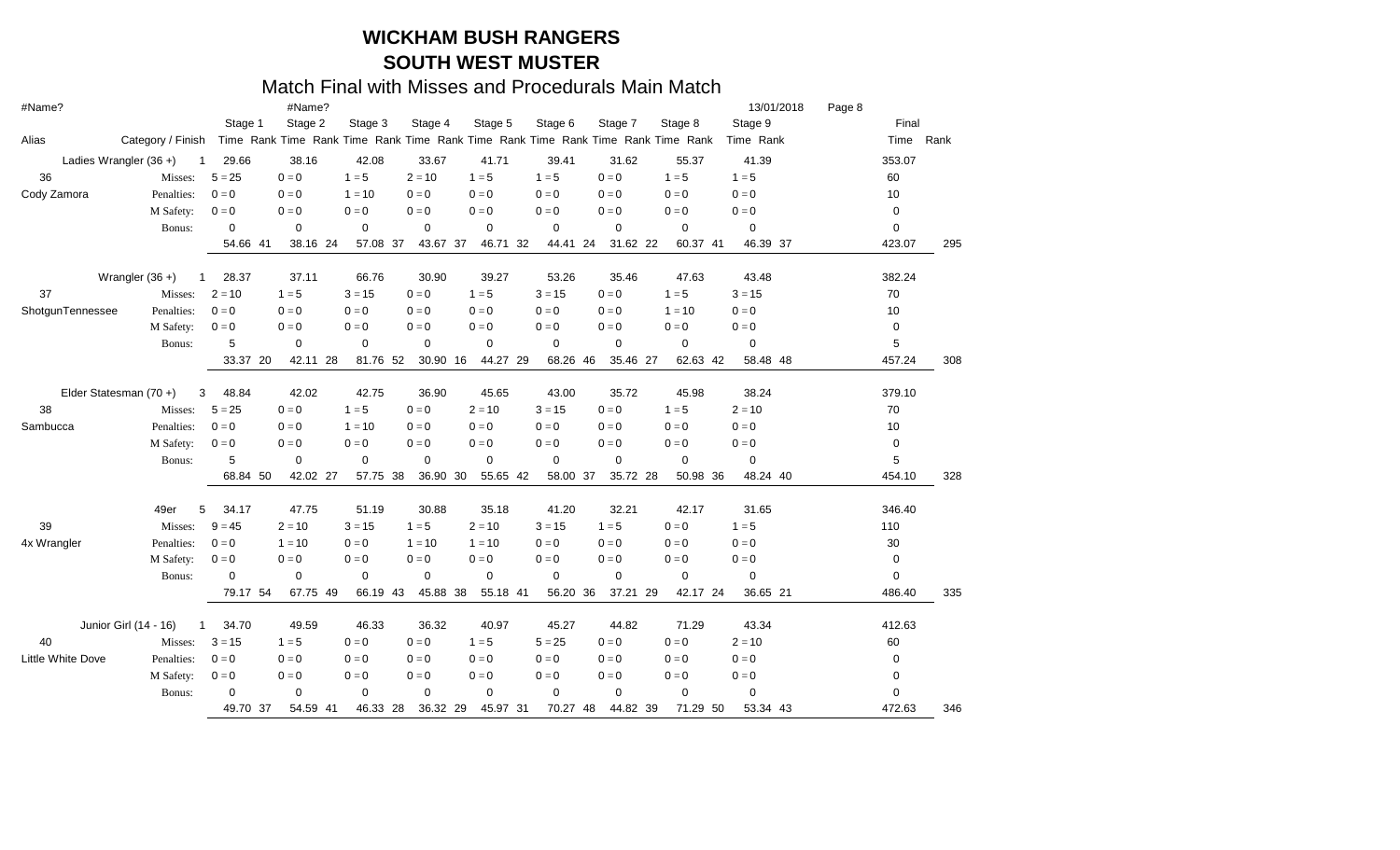| #Name?        |                                  |             | #Name?      |             |             |                |             |                                                                                 |                         | 13/01/2018  | Page 9 |            |     |
|---------------|----------------------------------|-------------|-------------|-------------|-------------|----------------|-------------|---------------------------------------------------------------------------------|-------------------------|-------------|--------|------------|-----|
|               |                                  | Stage 1     | Stage 2     | Stage 3     | Stage 4     | Stage 5        | Stage 6     | Stage 7                                                                         | Stage 8                 | Stage 9     |        | Final      |     |
| Alias         | Category / Finish                |             |             |             |             |                |             | Time Rank Time Rank Time Rank Time Rank Time Rank Time Rank Time Rank Time Rank |                         | Time Rank   |        | Time Rank  |     |
|               | Elder Statesman (70+)<br>4       | 38.05       | 53.62       | 50.44       | 45.68       | 39.44          | 52.81       | 37.53                                                                           | 50.63                   | 39.98       |        | 408.18     |     |
| 41            | Misses:                          | $5 = 25$    | $0 = 0$     | $4 = 20$    | $3 = 15$    | $0 = 0$        | $2 = 10$    | $1 = 5$                                                                         | $1 = 5$                 | $0 = 0$     |        | 80         |     |
| The Caretaker | Penalties:                       | $0 = 0$     | $1 = 10$    | $0 = 0$     | $0 = 0$     | $0 = 0$        | $0 = 0$     | $0 = 0$                                                                         | $\mathbf{0}=\mathbf{0}$ | $0 = 0$     |        | 10         |     |
|               | M Safety:                        | $0 = 0$     | $0 = 0$     | $0 = 0$     | $0 = 0$     | $0 = 0$        | $0 = 0$     | $0 = 0$                                                                         | $0 = 0$                 | $0 = 0$     |        | 0          |     |
|               | Bonus:                           | 0           | $\mathbf 0$ | $\mathbf 0$ | 0           | $\mathbf 0$    | 0           | 0                                                                               | $\mathbf 0$             | $\mathbf 0$ |        | 0          |     |
|               |                                  | 63.05 46    | 63.62 47    | 70.44 48    | 60.68 48    | 39.44 25       | 62.81 42    | 42.53 35                                                                        | 55.63 39                | 39.98 29    |        | 498.18     | 359 |
|               | Ladies Senior $(60 +)$<br>1      | 36.41       | 49.58       | 60.66       | 36.92       | 38.99          | 52.29       | 37.97                                                                           | 51.05                   | 48.92       |        | 412.79     |     |
| 42            | Misses:                          | $1 = 5$     | $0 = 0$     | $0 = 0$     | $1 = 5$     | $0 = 0$        | $0 = 0$     | $5 = 25$                                                                        | $6 = 30$                | $2 = 10$    |        | 75         |     |
| Calamity Jane | Penalties:                       | $0 = 0$     | $0 = 0$     | $0 = 0$     | $0 = 0$     | $1 = 10$       | $1 = 10$    | $0 = 0$                                                                         | $0 = 0$                 | $0 = 0$     |        | 20         |     |
|               | M Safety:                        | $0 = 0$     | $0 = 0$     | $0 = 0$     | $0 = 0$     | $0 = 0$        | $0 = 0$     | $0 = 0$                                                                         | $0 = 0$                 | $0 = 0$     |        | 0          |     |
|               | Bonus:                           | 5           | 0           | $\mathbf 0$ | $\mathbf 0$ | $\mathbf 0$    | $\mathbf 0$ | $\mathbf 0$                                                                     | $\mathbf 0$             | 0           |        | 5          |     |
|               |                                  | 36.41 24    | 49.58 38    | 60.66 40    | 41.92 35    | 48.99 36       | 62.29       | 40<br>62.97 51                                                                  | 81.05 56                | 58.92 49    |        | 502.79     | 369 |
|               | Classic Cowboy<br>$\overline{c}$ | 40.62       | 81.68       | 58.51       | 50.25       | 39.32          | 50.45       | 41.35                                                                           | 49.97                   | 42.81       |        | 454.96     |     |
| 43            | Misses:                          | $2 = 10$    | $1 = 5$     | $1 = 5$     | $1 = 5$     | $0 = 0$        | $3 = 15$    | $1 = 5$                                                                         | $3 = 15$                | $1 = 5$     |        | 65         |     |
| Ebenezer      | Penalties:                       | $0 = 0$     | $0 = 0$     | $0 = 0$     | $1 = 10$    | $0 = 0$        | $0 = 0$     | $0 = 0$                                                                         | $0 = 0$                 | $0 = 0$     |        | 10         |     |
|               | M Safety:                        | $0 = 0$     | $0 = 0$     | $0 = 0$     | $0 = 0$     | $0 = 0$        | $0 = 0$     | $0 = 0$                                                                         | $0 = 0$                 | $0 = 0$     |        | 0          |     |
|               | Bonus:                           | 5           | $\mathbf 0$ | $\mathbf 0$ | 0           | 0              | $\mathbf 0$ | 0                                                                               | 0                       | 0           |        | 5          |     |
|               |                                  | 45.62 31    | 86.68 56    | 63.51 42    | 65.25 54    | 39.32 24       | 65.45 44    | 46.35 41                                                                        | 64.97 44                | 47.81 39    |        | 524.96     | 375 |
|               | Wrangler $(36 +)$<br>2           | 35.44       | 32.99       | 46.77       | 46.38       | 54.38          | 49.22       | 38.27                                                                           | 45.40                   | 42.19       |        | 391.04     |     |
| 44            | Misses:                          | $2 = 10$    | $3 = 15$    | $2 = 10$    | $0 = 0$     | $2 = 10$       | $4 = 20$    | $0 = 0$                                                                         | $1 = 5$                 | $2 = 10$    |        | 80         |     |
| Rango         | Penalties:                       | $1 = 10$    | $0 = 0$     | $0 = 0$     | $1 = 10$    | $0 = 0$        | $1 = 10$    | $1 = 10$                                                                        | $0 = 0$                 | $0 = 0$     |        | 40         |     |
|               | M Safety:                        | $0 = 0$     | $0 = 0$     | $0 = 0$     | $0 = 0$     | $0 = 0$        | $0 = 0$     | $0 = 0$                                                                         | $0 = 0$                 | $0 = 0$     |        | 0          |     |
|               | Bonus:                           | 5           | 0           | $\mathbf 0$ | 0           | $\mathbf 0$    | $\mathbf 0$ | $\mathbf 0$                                                                     | $\mathbf 0$             | 0           |        | $\sqrt{5}$ |     |
|               |                                  | 50.44<br>38 | 47.99 37    | 56.77       | 56.38<br>35 | 64.38 51<br>46 | 79.22 53    | 48.27 44                                                                        | 50.40 33                | 52.19 42    |        | 506.04     | 379 |
|               | Senior $(60 +)$<br>5             | 33.66       | 71.73       | 52.27       | 42.82       | 45.97          | 44.46       | 32.45                                                                           | 65.50                   | 48.71       |        | 437.57     |     |
| 45            | Misses:                          | $1 = 5$     | $4 = 20$    | $1 = 5$     | $2 = 10$    | $3 = 15$       | $4 = 20$    | $0 = 0$                                                                         | $0 = 0$                 | $1 = 5$     |        | 80         |     |
| Fast Al       | Penalties:                       | $1 = 10$    | $0 = 0$     | $1 = 10$    | $1 = 10$    | $0 = 0$        | $0 = 0$     | $0 = 0$                                                                         | $0 = 0$                 | $0 = 0$     |        | 30         |     |
|               | M Safety:                        | $0 = 0$     | $0 = 0$     | $0 = 0$     | $0 = 0$     | $0 = 0$        | $0 = 0$     | $0 = 0$                                                                         | $0 = 0$                 | $0 = 0$     |        | 0          |     |
|               | Bonus:                           | 0           | $\mathbf 0$ | $\mathbf 0$ | $\mathbf 0$ | 0              | $\mathbf 0$ | 5                                                                               | 0                       | 0           |        | 5          |     |
|               |                                  | 48.66 35    | 91.73 57    | 67.27 45    | 62.82 53    | 60.97 47       | 64.46       | 27.45 11<br>43                                                                  | 65.50 45                | 53.71 44    |        | 542.57     | 380 |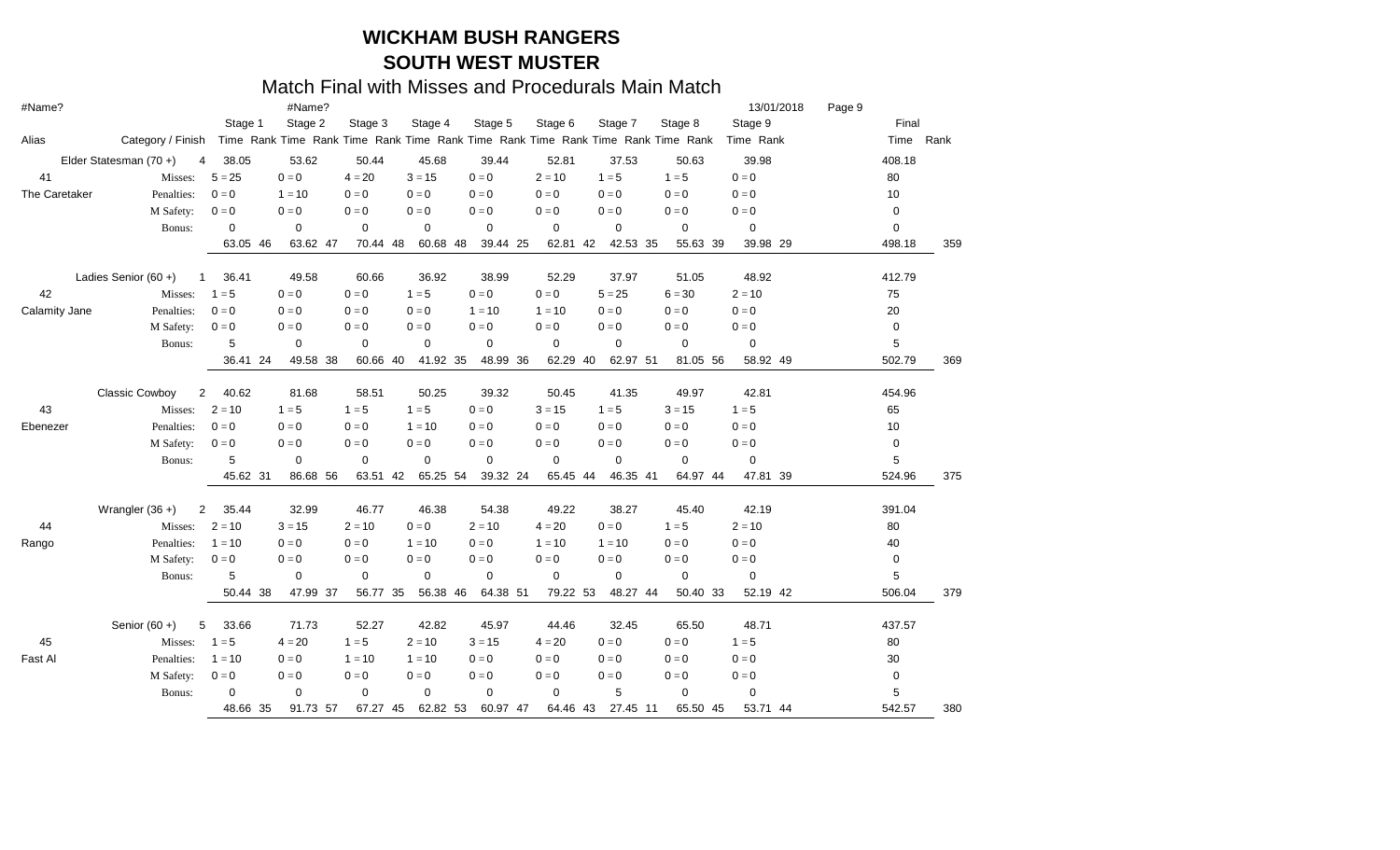| #Name?             |                        |                         | #Name?      |             |             |          |             |                                                                                 |             | 13/01/2018  | Page 10 |           |     |
|--------------------|------------------------|-------------------------|-------------|-------------|-------------|----------|-------------|---------------------------------------------------------------------------------|-------------|-------------|---------|-----------|-----|
|                    |                        | Stage 1                 | Stage 2     | Stage 3     | Stage 4     | Stage 5  | Stage 6     | Stage 7                                                                         | Stage 8     | Stage 9     |         | Final     |     |
| Alias              | Category / Finish      |                         |             |             |             |          |             | Time Rank Time Rank Time Rank Time Rank Time Rank Time Rank Time Rank Time Rank |             | Time Rank   |         | Time Rank |     |
|                    | Ladies Senior $(60 +)$ | 35.98<br>$\overline{2}$ | 45.88       | 57.02       | 37.16       | 54.04    | 57.42       | 57.08                                                                           | 61.41       | 49.76       |         | 455.75    |     |
| 46                 | Misses:                | $3 = 15$                | $0 = 0$     | $0 = 0$     | $3 = 15$    | $2 = 10$ | $1 = 5$     | $4 = 20$                                                                        | $1 = 5$     | $1 = 5$     |         | 75        |     |
| Shaft Shot Squaw   | Penalties:             | $0 = 0$                 | $0 = 0$     | $0 = 0$     | $0 = 0$     | $0 = 0$  | $0 = 0$     | $0 = 0$                                                                         | $0 = 0$     | $0=0$       |         | 0         |     |
|                    | M Safety:              | $0 = 0$                 | $0 = 0$     | $0 = 0$     | $0 = 0$     | $0 = 0$  | $0 = 0$     | $0 = 0$                                                                         | $0 = 0$     | $0=0$       |         | 0         |     |
|                    | Bonus:                 | 5                       | $\mathbf 0$ | 0           | $\mathbf 0$ | 0        | 0           | 5                                                                               | 0           | $\mathbf 0$ |         | 10        |     |
|                    |                        | 45.98<br>-32            | 45.88 35    | 57.02 36    | 52.16 42    | 64.04 50 | 62.42 41    | 72.08 53                                                                        | 66.41 46    | 54.76 46    |         | 520.75    | 381 |
|                    | Junior Girl (14 - 16)  | $\overline{2}$<br>44.41 | 61.36       | 74.75       | 51.04       | 58.12    | 62.16       | 43.71                                                                           | 57.05       | 56.70       |         | 509.30    |     |
| 47                 | Misses:                | $1 = 5$                 | $1 = 5$     | $0 = 0$     | $2 = 10$    | $0 = 0$  | $1 = 5$     | $0 = 0$                                                                         | $0 = 0$     | $0=0$       |         | 25        |     |
| Arizona Blue       | Penalties:             | $0 = 0$                 | $1 = 10$    | $0 = 0$     | $0 = 0$     | $0 = 0$  | $0 = 0$     | $0 = 0$                                                                         | $0 = 0$     | $0 = 0$     |         | 10        |     |
|                    | M Safety:              | $0 = 0$                 | $0 = 0$     | $0 = 0$     | $0 = 0$     | $0 = 0$  | $0 = 0$     | $0 = 0$                                                                         | $0 = 0$     | $0 = 0$     |         | 0         |     |
|                    | Bonus:                 | 5                       | $\mathbf 0$ | $\mathbf 0$ | 0           | 0        | 0           | $\mathbf 0$                                                                     | 0           | 0           |         | 5         |     |
|                    |                        | 44.41<br>30             | 76.36 52    | 74.75 50    | 61.04 51    | 58.12 45 | 67.16 45    | 43.71 37                                                                        | 57.05 40    | 56.70 47    |         | 539.30    | 397 |
|                    | Cowboy                 | 9<br>72.91              | 57.57       | 52.83       | 43.14       | 57.23    | 62.14       | 41.66                                                                           | 61.51       | 46.90       |         | 495.89    |     |
| 48                 |                        | Misses: $\#$ # $=$ 55   | $0 = 0$     | $1 = 5$     | $2 = 10$    | $1 = 5$  | $3 = 15$    | $0 = 0$                                                                         | $1 = 5$     | $1 = 5$     |         | 100       |     |
| <b>Head Hunter</b> | Penalties:             | $0 = 0$                 | $0 = 0$     | $0 = 0$     | $0 = 0$     | $0 = 0$  | $0 = 0$     | $0 = 0$                                                                         | $0 = 0$     | $0 = 0$     |         | 0         |     |
|                    | M Safety:              | $0 = 0$                 | $0 = 0$     | $0 = 0$     | $0 = 0$     | $0 = 0$  | $0 = 0$     | $0 = 0$                                                                         | $0 = 0$     | $0 = 0$     |         | 0         |     |
|                    | Bonus:                 | 5                       | 0           | $\mathbf 0$ | 0           | 0        | 0           | 0                                                                               | 0           | 0           |         | 5         |     |
|                    |                        | ###### 57               | 57.57 43    | 57.83 39    | 53.14 43    | 62.23 48 | 77.14 50    | 41.66 34                                                                        | 66.51 47    | 51.90 41    |         | 590.89    | 402 |
|                    | Junior Boy (14 - 16)   | $\mathbf{2}$<br>38.02   | 61.73       | 70.86       | 50.87       | 46.64    | 58.96       | 47.14                                                                           | 53.76       | 58.29       |         | 486.27    |     |
| 49                 | Misses:                | $4 = 20$                | $1 = 5$     | $2 = 10$    | $2 = 10$    | $2 = 10$ | $2 = 10$    | $0 = 0$                                                                         | $0 = 0$     | $1 = 5$     |         | 70        |     |
| 22 Blake           | Penalties:             | $0 = 0$                 | $1 = 10$    | $1 = 10$    | $0 = 0$     | $0 = 0$  | $0 = 0$     | $0 = 0$                                                                         | $0 = 0$     | $0 = 0$     |         | 20        |     |
|                    | M Safety:              | $0 = 0$                 | $0 = 0$     | $0 = 0$     | $0 = 0$     | $0 = 0$  | $0 = 0$     | $0 = 0$                                                                         | $0 = 0$     | $0 = 0$     |         | 0         |     |
|                    | Bonus:                 | $\mathbf 0$             | $\mathbf 0$ | $\mathbf 0$ | $\mathbf 0$ | 0        | $\mathbf 0$ | $\mathbf 0$                                                                     | $\mathbf 0$ | $\mathbf 0$ |         | 0         |     |
|                    |                        | 58.02<br>43             | 76.73 53    | 90.86 55    | 60.87 50    | 56.64 43 | 68.96       | 47.14 42<br>47                                                                  | 53.76 38    | 63.29 51    |         | 576.27    | 422 |
|                    | Senior $(60 +)$        | 60.91<br>6              | 58.96       | 61.19       | 45.72       | 60.45    | 58.83       | 69.20                                                                           | 74.77       | 65.09       |         | 555.12    |     |
| 50                 | Misses:                | $2 = 10$                | $1 = 5$     | $0 = 0$     | $1 = 5$     | $0 = 0$  | $0 = 0$     | $1 = 5$                                                                         | $0 = 0$     | $0 = 0$     |         | 25        |     |
| Greybeard          | Penalties:             | $1 = 10$                | $0 = 0$     | $0 = 0$     | $1 = 10$    | $0 = 0$  | $0 = 0$     | $1 = 10$                                                                        | $0 = 0$     | $0 = 0$     |         | 30        |     |
|                    | M Safety:              | $0 = 0$                 | $0=0$       | $0 = 0$     | $0 = 0$     | $0 = 0$  | $0 = 0$     | $0 = 0$                                                                         | $0 = 0$     | $0 = 0$     |         | 0         |     |
|                    | Bonus:                 | 0                       | 0           | $\mathbf 0$ | $\mathbf 0$ | 0        | $\mathbf 0$ | $\mathbf 0$                                                                     | 0           | 0           |         | 0         |     |
|                    |                        | 80.91 55                | 63.96 48    | 61.19 41    | 60.72 49    | 60.45 46 | 58.83       | 38<br>84.20 55                                                                  | 74.77 53    | 65.09 53    |         | 610.12    | 438 |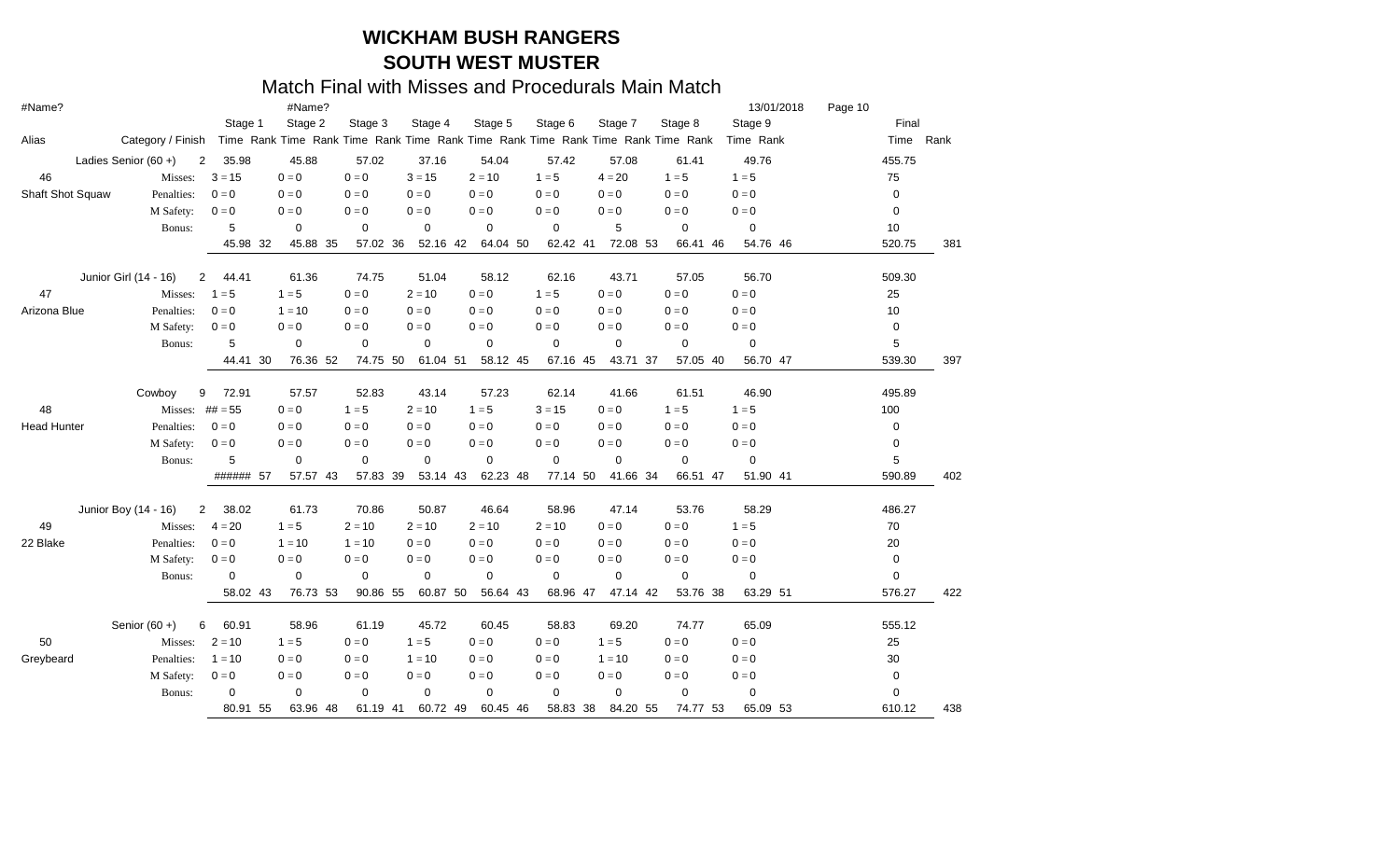| #Name?                |                          |             | #Name?          |             |                 |                                                                                 |             |                 |             | 13/01/2018              | Page 11 |             |     |
|-----------------------|--------------------------|-------------|-----------------|-------------|-----------------|---------------------------------------------------------------------------------|-------------|-----------------|-------------|-------------------------|---------|-------------|-----|
|                       |                          | Stage 1     | Stage 2         | Stage 3     | Stage 4         | Stage 5                                                                         | Stage 6     | Stage 7         | Stage 8     | Stage 9                 |         | Final       |     |
| Alias                 | Category / Finish        |             |                 |             |                 | Time Rank Time Rank Time Rank Time Rank Time Rank Time Rank Time Rank Time Rank |             |                 |             | Time Rank               |         | Time Rank   |     |
|                       | Cowgirl                  | 45.09<br>-1 | 60.24           | 67.83       | 49.61           | 68.59                                                                           | 68.16       | 55.03           | 74.67       | 67.35                   |         | 556.57      |     |
| 51                    | Misses:                  | $3 = 15$    | $0 = 0$         | $0 = 0$     | $0 = 0$         | $0 = 0$                                                                         | $2 = 10$    | $1 = 5$         | $0 = 0$     | $0 = 0$                 |         | 30          |     |
| Elsie Lou             | Penalties:               | $0 = 0$     | $0 = 0$         | $0 = 0$     | $0 = 0$         | $0 = 0$                                                                         | $0 = 0$     | $0 = 0$         | $1 = 10$    | $\mathbf{0}=\mathbf{0}$ |         | 10          |     |
|                       | M Safety:                | $0 = 0$     | $0 = 0$         | $0 = 0$     | $0=0$           | $0 = 0$                                                                         | $0 = 0$     | $0 = 0$         | $0 = 0$     | $0 = 0$                 |         | 0           |     |
|                       | Bonus:                   | 0           | $\mathbf 0$     | $\mathbf 0$ | 0               | $\mathbf 0$                                                                     | $\mathbf 0$ | $\mathbf 0$     | $\mathbf 0$ | 0                       |         | 0           |     |
|                       |                          | 60.09       | 60.24 44<br>44  | 67.83 46    | 49.61 40        | 68.59 52                                                                        | 78.16 52    | 60.03 50        | 84.67 57    | 67.35 54                |         | 596.57      | 439 |
|                       | Junior Girl (14 - 16)    | 46.82<br>3  | 53.69           | 71.69       | 49.59           | 53.93                                                                           | 66.66       | 63.81           | 73.52       | 63.36                   |         | 543.07      |     |
| 52                    | Misses:                  | $6 = 30$    | $0 = 0$         | $2 = 10$    | $1 = 5$         | $2 = 10$                                                                        | $5 = 25$    | $0 = 0$         | $1 = 5$     | $1 = 5$                 |         | 90          |     |
| Maddie Ross           | Penalties:               | $0 = 0$     | $0 = 0$         | $0 = 0$     | $0 = 0$         | $0 = 0$                                                                         | $0 = 0$     | $0 = 0$         | $0 = 0$     | $0 = 0$                 |         | $\mathbf 0$ |     |
|                       | M Safety:                | $0 = 0$     | $0 = 0$         | $0 = 0$     | $0 = 0$         | $0 = 0$                                                                         | $0 = 0$     | $0 = 0$         | $0 = 0$     | $0 = 0$                 |         | 0           |     |
|                       | Bonus:                   | 0           | $\mathbf 0$     | $\mathbf 0$ | 0               | $\mathbf 0$                                                                     | $\mathbf 0$ | $\mathbf 0$     | $\mathbf 0$ | 0                       |         | 0           |     |
|                       |                          | 76.82 52    | 53.69 39        | 81.69 51    | 54.59 45        | 63.93 49                                                                        | 91.66       | 63.81 52<br>55  | 78.52 55    | 68.36 55                |         | 633.07      | 453 |
|                       | Ladies 49er              | 3<br>39.89  | 57.52           | 71.58       | 42.79           | 65.07                                                                           | 72.64       | 69.42           | 61.75       | 45.57                   |         | 526.23      |     |
| 53                    | Misses:                  | $6 = 30$    | $3 = 15$        | $3 = 15$    | $4 = 20$        | $4 = 20$                                                                        | $2 = 10$    | $3 = 15$        | $1 = 5$     | $0 = 0$                 |         | 130         |     |
| <b>Precious Pearl</b> | Penalties:               | $0 = 0$     | $0 = 0$         | $0 = 0$     | $0 = 0$         | $0 = 0$                                                                         | $0 = 0$     | $0 = 0$         | $0 = 0$     | $0 = 0$                 |         | 0           |     |
|                       | M Safety:                | $0 = 0$     | $0 = 0$         | $0 = 0$     | $0 = 0$         | $0 = 0$                                                                         | $0 = 0$     | $0 = 0$         | $0 = 0$     | $0 = 0$                 |         | 0           |     |
|                       | Bonus:                   | $\mathbf 0$ | $\mathbf 0$     | $\mathbf 0$ | 0               | $\mathbf 0$                                                                     | $\mathbf 0$ | $\mathbf 0$     | $\mathbf 0$ | 0                       |         | 0           |     |
|                       |                          | 69.89       | -51<br>72.52 50 | 86.58 54    | 62.79 52        | 85.07 57                                                                        | 82.64 54    | 84.42 56        | 66.75 48    | 45.57 35                |         | 656.23      | 457 |
|                       | Ladies Wrangler $(36 +)$ | 2<br>48.82  | 64.57           | 81.03       | 52.07           | 70.36                                                                           | 68.04       | 59.20           | 63.91       | 54.39                   |         | 562.39      |     |
| 54                    | Misses:                  | $4 = 20$    | $1 = 5$         | $2 = 10$    | $4 = 20$        | $2 = 10$                                                                        | $1 = 5$     | $0 = 0$         | $1 = 5$     | $0 = 0$                 |         | 75          |     |
| The Al Dente Kid      | Penalties:               | $0 = 0$     | $1 = 10$        | $0 = 0$     | $0 = 0$         | $0 = 0$                                                                         | $0 = 0$     | $0 = 0$         | $0 = 0$     | $0 = 0$                 |         | 10          |     |
|                       | M Safety:                | $0 = 0$     | $0 = 0$         | $0 = 0$     | $0 = 0$         | $0 = 0$                                                                         | $0 = 0$     | $0 = 0$         | $0 = 0$     | $0 = 0$                 |         | 0           |     |
|                       | Bonus:                   | $\Omega$    | 0               | $\mathbf 0$ | 0               | $\mathbf 0$                                                                     | $\mathbf 0$ | $\mathbf 0$     | $\mathbf 0$ | 0                       |         | 0           |     |
|                       |                          | 68.82       | 79.57 54<br>-49 | 91.03 56    | 72.07 55        | 80.36 56                                                                        | 73.04       | 59.20 49<br>-49 | 68.91 49    | 54.39 45                |         | 647.39      | 462 |
|                       | Wrangler $(36 +)$        | 53.36<br>3  | 60.64           | 73.23       | 52.08           | 61.77                                                                           | 79.96       | 45.94           | 57.02       | 49.99                   |         | 533.99      |     |
| 55                    | Misses:                  | $6 = 30$    | $0 = 0$         | $0 = 0$     | $\# \# = 50$    | $2 = 10$                                                                        | $3 = 15$    | $1 = 5$         | $3 = 15$    | $3 = 15$                |         | 140         |     |
| Dark Horse            | Penalties:               | $0 = 0$     | $0 = 0$         | $0 = 0$     | $0 = 0$         | $0 = 0$                                                                         | $0 = 0$     | $0 = 0$         | $0 = 0$     | $0 = 0$                 |         | 0           |     |
|                       | M Safety:                | $0 = 0$     | $0 = 0$         | $0 = 0$     | $0 = 0$         | $0 = 0$                                                                         | $0 = 0$     | $0 = 0$         | $0 = 0$     | $0 = 0$                 |         | 0           |     |
|                       | Bonus:                   | 5           | $\mathbf 0$     | $\mathbf 0$ | $\mathbf 0$     | 0                                                                               | $\mathbf 0$ | $\mathbf 0$     | 0           | $\mathbf 0$             |         | 5           |     |
|                       |                          | 78.36 53    | 60.64 45        |             | 73.23 49 ###### | 71.77 53<br>57                                                                  | 94.96       | 50.94 46<br>56  | 72.02 51    | 64.99 52                |         | 668.99      | 462 |